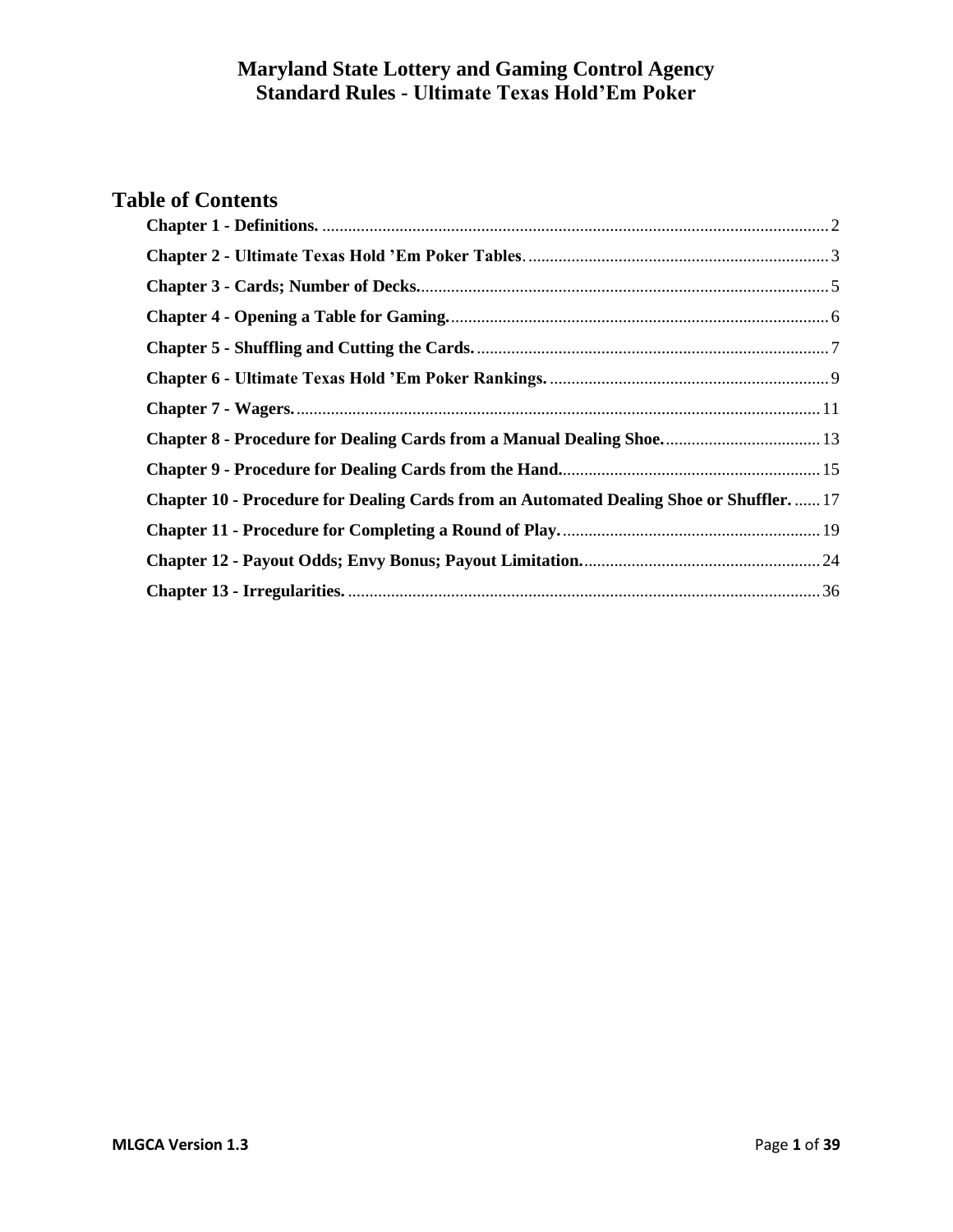#### **Chapter 1 - Definitions.**

A. In addition to the terms defined in the Texas Hold 'Em chapters, which have the same meaning in this chapter, in this chapter the following terms have the meaning indicated.

B. Terms Defined.

(1) "Check" means to waive the right to place a Play Wager but remain in the round of play.

(2) "Envy Bonus" means an additional fixed sum payout made to a player who placed a Progressive Payout Wager when another player at the Ultimate Texas Hold 'Em Poker table is the holder of an Envy Bonus Qualifying Hand.

(3) "Envy Bonus Qualifying Hand" means a player's five-card Poker hand with a rank of a straight flush or better.

(4) "Fold" means the withdrawal of a player from a round of play by not making a Play Wager.

(5) "Play Wager" means an additional wager that a player makes if the player opts to remain in competition against the dealer after the player reviews the player's hand.

(6) "Progressive Payout Hand" means a player's five-card Poker hand with a rank of three-of-a-kind or better.

<span id="page-1-0"></span>(7) "Trips Wager" means the wager that a player is required to make prior to any cards being dealt to compete against a posted paytable, regardless of the outcome of the player's hand against the dealer's hand.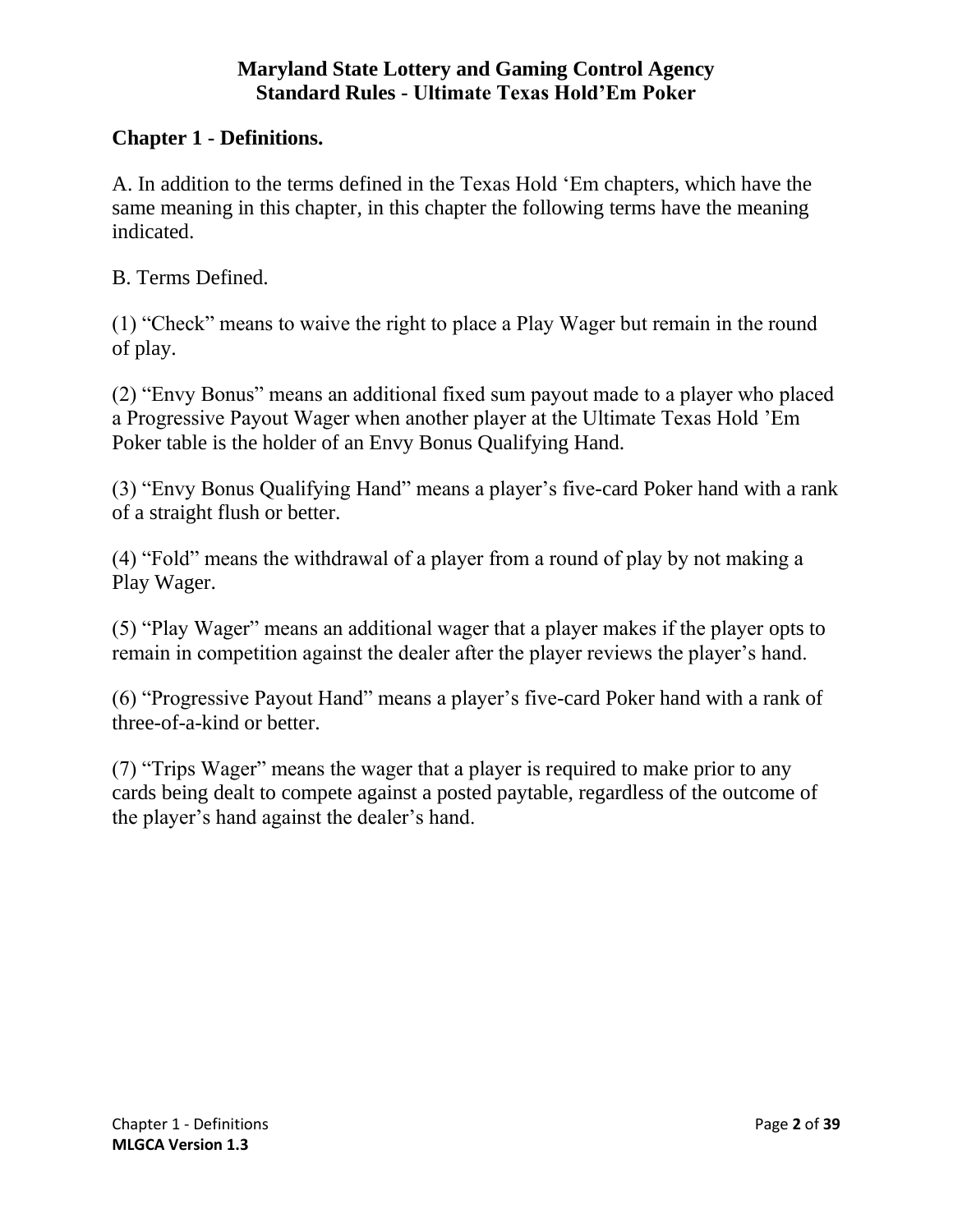## **Chapter 2 - Ultimate Texas Hold 'Em Poker Tables.**

A. Ultimate Texas Hold 'Em Poker shall be played on a table having betting positions for no more than six players on one side of the table and a place for the dealer on the opposite side of the table.

B. The layout for an Ultimate Texas Hold 'Em Poker table shall be submitted to the Commission and contain, at a minimum:

(1) The name or logo of the facility operator;

(2) Four separate betting areas designated for the placement of Ante, Blind, Play, and Trips Wagers for each player, with the Blind Wager betting area located to the right of the Ante Wager betting area and separated by an equal symbol;

(3) A separate area designated for the placement of the five community cards located directly in front of the table inventory container;

(4) A separate area designated for the placement of the dealer's two cards;

(5) If a facility operator offers the optional Progressive Payout Wager, a separate area designated for the placement of the Progressive Payout Wager for each player;

(6) If a facility operator offers the optional Six Card Bonus Wager authorized under Chapter 7 - Wagers, a separate area designated for the placement of the Six Card Bonus Wager for each player;

(7) Inscriptions that advise players of the payout odds or amounts for all permissible wagers offered by the facility operator, but if the payout odds or amounts are not inscribed on the layout, a sign identifying the payout odds or amounts for all permissible wagers shall be posted at each Ultimate Texas Hold 'Em Poker table;

(8) Inscriptions indicating the following:

(a) An Ante Wager will push if the dealer has less than a pair;

(b) Depending on the paytable selected by the facility operator, a Blind Wager will push if the player's winning hand is not a straight or better or a flush or better;

(c) The rules governing the required amount of a Play Wager as a multiple of the player's Ante Wager; and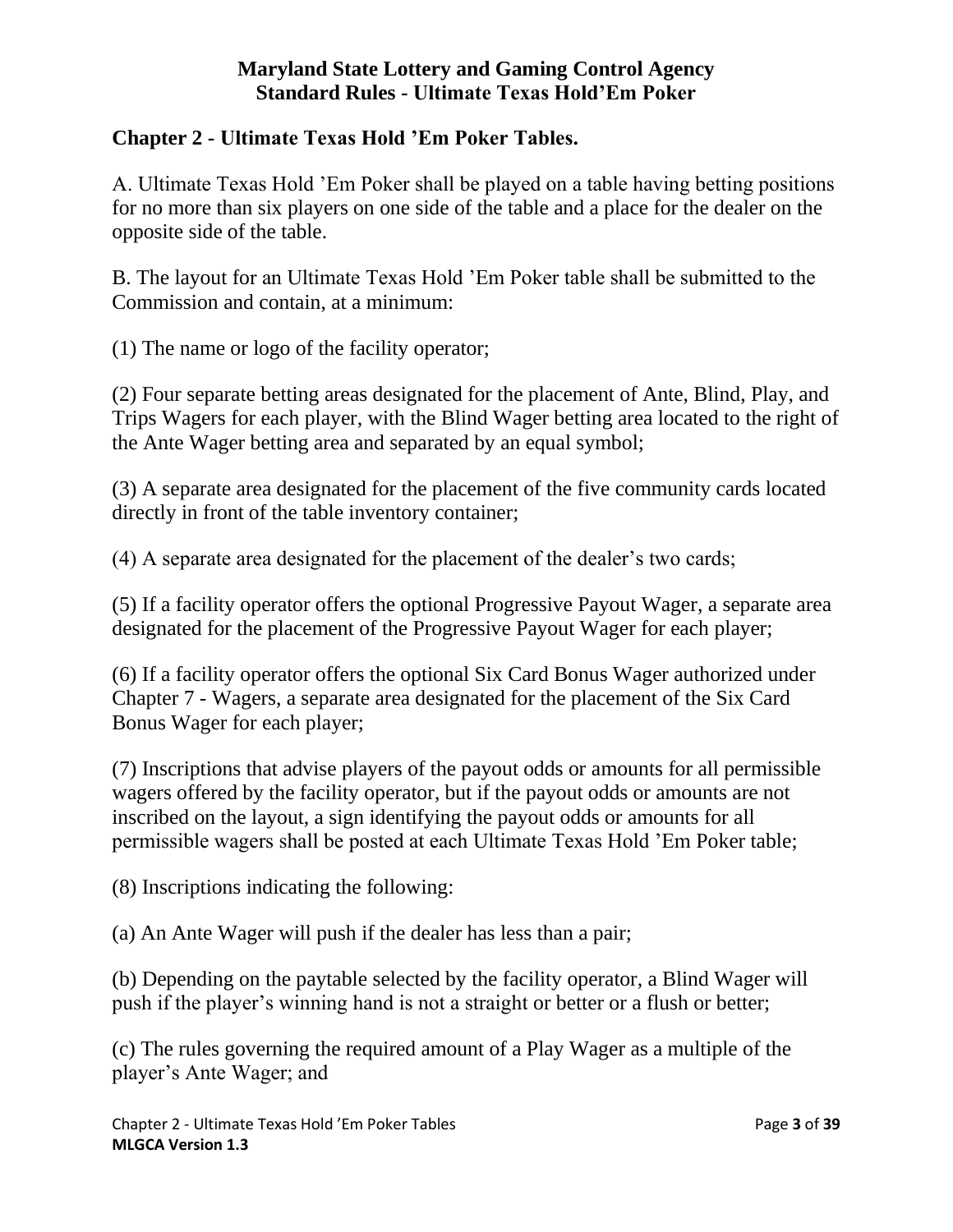(d) The payout limit per hand established by the facility operator under Chapter 12 - Payout Odds; Envy Bonus; Payout Limitation or a generic inscription indicating that the game is subject to the posted payout limit; and

(9) If the information required under §B(8) of this chapter is not inscribed on the layout, a sign which sets forth the required information shall be posted at each Ultimate Texas Hold 'Em Poker table.

C. If a facility operator offers a Progressive Payout Wager under Chapter 7 - Wagers, a Ultimate Texas Hold 'Em Poker table shall have a progressive table game system for the placement of Progressive Payout Wagers that shall include:

(1) A wagering device at each betting position that acknowledges or accepts the placement of the Progressive Payout Wager; and

(2) A device that controls or monitors the placement of Progressive Payout Wagers at the gaming table and includes a mechanism such as a lock-out button that prevents the recognition of any Progressive Payout Wager placed after the dealer has announced "no more bets".

D. Each Ultimate Texas Hold 'Em Poker table shall have a:

(1) Drop box and a tip box attached on the same side of the table as, but on opposite sides of, the dealer, as approved by the Commission; and

(2) Discard rack securely attached to the top of the dealer's side of the table.

<span id="page-3-0"></span>E. The Commission may approve an alternative location for the tip box when a card shuffling device or other table game equipment prevents the placement of the drop box and tip box on the same side of the gaming table as, but on opposite sides of, the dealer.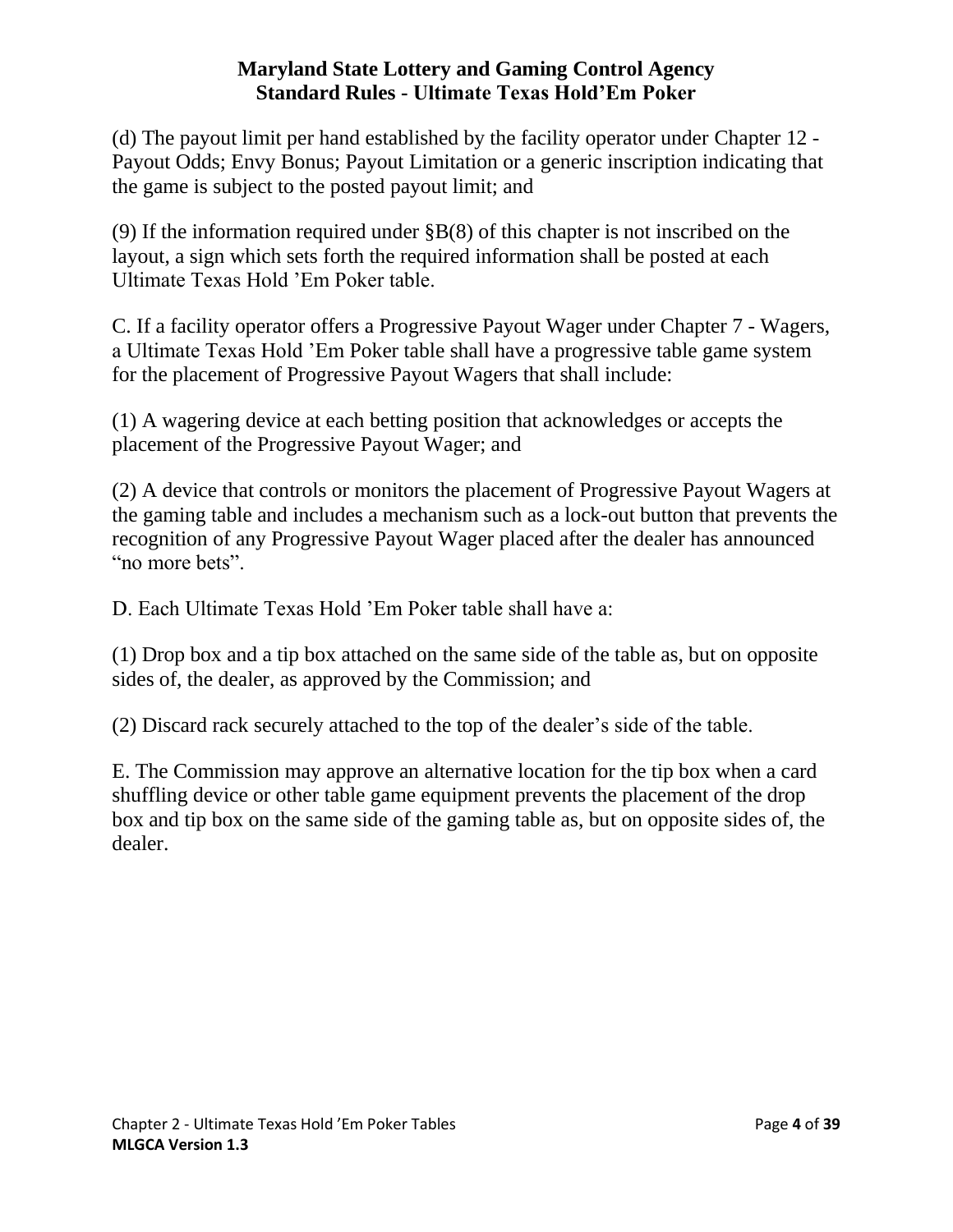## **Chapter 3 - Cards; Number of Decks.**

A. Except as provided in §B of this chapter:

(1) Ultimate Texas Hold 'Em Poker shall be played with one deck of cards;

(2) The cards of a deck shall be identical in appearance; and

(3) A deck shall contain two cover cards.

B. If an automated card shuffling device is utilized, Ultimate Texas Hold 'Em Poker may be played with two decks of cards in accordance with the following requirements:

(1) The cards in each deck shall be of the same design;

(2) The backs of the cards in one deck shall be of a different color than the cards included in the other deck;

(3) One deck of cards shall be shuffled and stored in the automated card shuffling device while the other deck is being used to play the game;

(4) Both decks of cards shall be continuously alternated in and out of play, with each deck being used for every other round of play; and

(5) The cards from only one deck shall be placed in the discard rack at any given time.

C. The decks of cards used in Ultimate Texas Hold 'Em Poker shall be changed at least every:

(1) Four hours if the cards are dealt by hand; and

<span id="page-4-0"></span>(2) Eight hours if the cards are dealt from a manual or automated dealing shoe.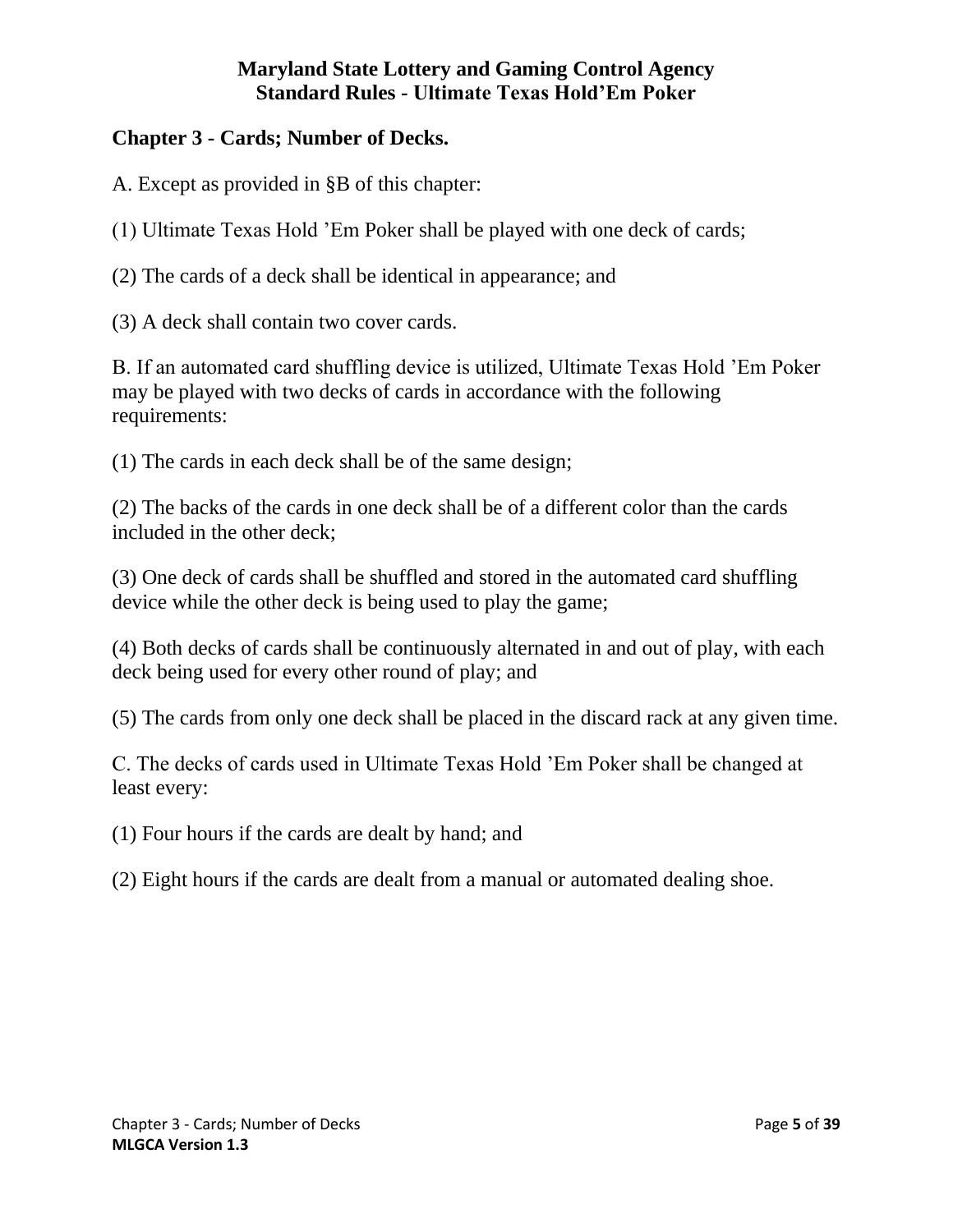### **Chapter 4 - Opening a Table for Gaming.**

A. After receiving one or more decks of cards at the table, the dealer shall inspect the cards for any defects and a floorperson assigned to the table shall verify the inspection.

B. After the cards are inspected, the dealer shall spread out the cards face up, in horizontal fan shaped columns by deck according to suit and in sequence, on the table for visual inspection by the first player to arrive at the table.

C. After the first player arriving at the table has been afforded an opportunity to visually inspect the cards, the dealer shall:

(1) Turn the cards face down on the table;

- (2) Mix the cards thoroughly by washing them; and
- (3) Stack the cards.

D. After stacking the cards, the dealer shall shuffle the cards in accordance with Chapter 5 - Shuffling and Cutting the Cards.

E. If an automated card shuffling device is utilized and two decks of cards are received at the table, each deck of cards shall be spread for inspection, mixed, stacked, and shuffled in accordance with §§A—C of this chapter.

<span id="page-5-0"></span>F. If the decks of cards received at the table are preinspected and preshuffled, §§A—D of this chapter do not apply.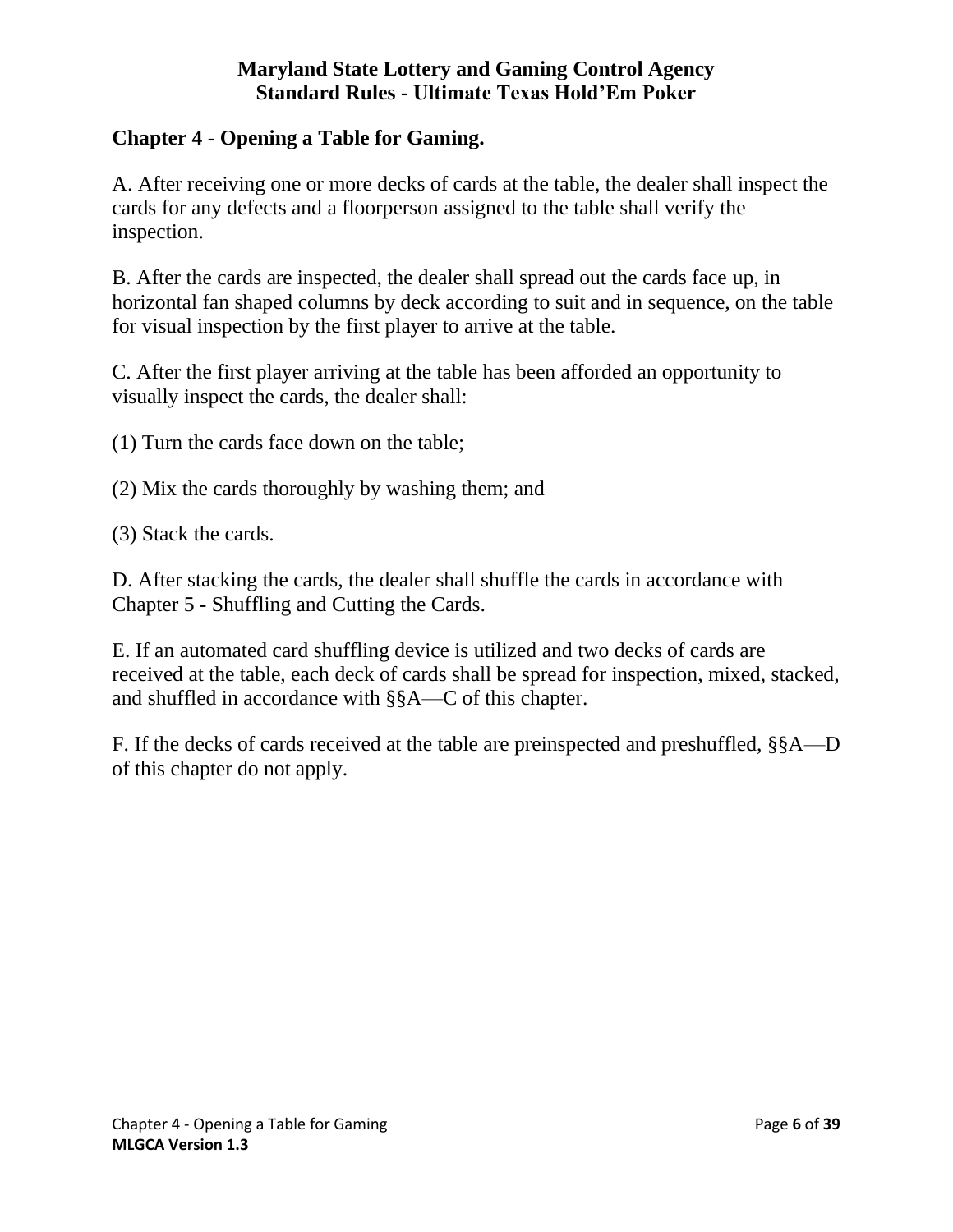## **Chapter 5 - Shuffling and Cutting the Cards.**

A. Unless the cards were preshuffled, the dealer shall shuffle the cards so they are randomly intermixed, manually or with an automated card shuffling device:

(1) Immediately prior to commencement of play;

(2) After each round of play has been completed; or

(3) When directed by a floorperson or above.

B. Upon completion of the shuffle, the dealer or automated shuffling device shall place the deck of cards in a single stack.

C. The facility operator may use an automated card shuffling device which, upon completion of the shuffling of the cards, inserts the stack of cards directly into a dealing shoe.

D. After the cards have been shuffled and stacked, the dealer shall:

(1) If the cards were shuffled using an automated card shuffling device, deal or deliver the cards in accordance with Chapters 8 - Procedure for Dealing Cards from a Manual Dealing Shoe, 9 - Procedure for Dealing Cards from the Hand or 10 - Procedure for Dealing Cards from an Automated Dealing Shoe or Shuffler; or

(2) If the cards were shuffled manually or were preshuffled, cut the cards in accordance with §F of this chapter.

E. The deck shall be removed from the table if an automated card shuffling device:

(1) Is being used which counts the number of cards in the deck after the completion of each shuffle and indicates whether 52 cards are present; and

(2) The device reveals that an incorrect number of cards are present.

F. If a cut of the cards is required, the dealer shall place the cover card in the stack at least ten cards in from the top of the stack.

(1) After the cover card has been inserted, the dealer shall take all cards above the cover card and the cover card and place them on the bottom of the stack.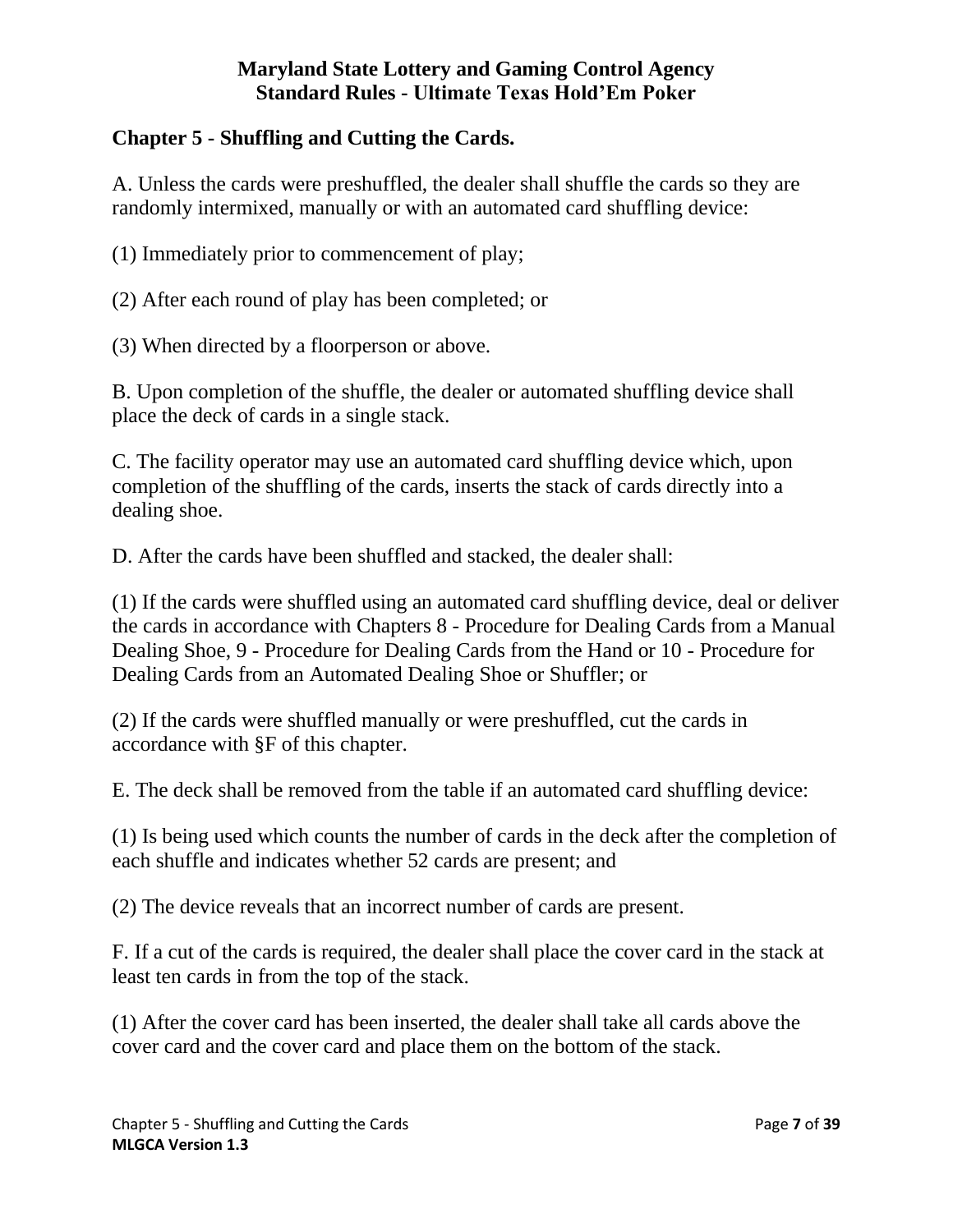(2) The stack of cards shall then be inserted into the dealing shoe for commencement of play.

G. After the cards have been cut and before any cards have been dealt, a floorperson or above may require the cards to be recut if the floorperson determines that the cut was performed improperly or in any way that might affect the integrity or fairness of the game.

H. If there is no gaming activity at an Ultimate Texas Hold 'Em Poker table which is open for gaming, the dealer shall:

(1) Unless a player requests that the cards be spread face up on the table, spread out the cards on the table face down; and

(2) After the first player arriving at the table is afforded an opportunity to visually inspect the cards, complete the procedures in Chapter 4 - Opening a Table for Gaming.

<span id="page-7-0"></span>I. If a facility operator utilizes a dealing shoe, or other device that automatically reshuffles and counts the cards, that was submitted to, and approved by, the Commission prior to its use in a licensed facility, §§D—F of this chapter do not apply.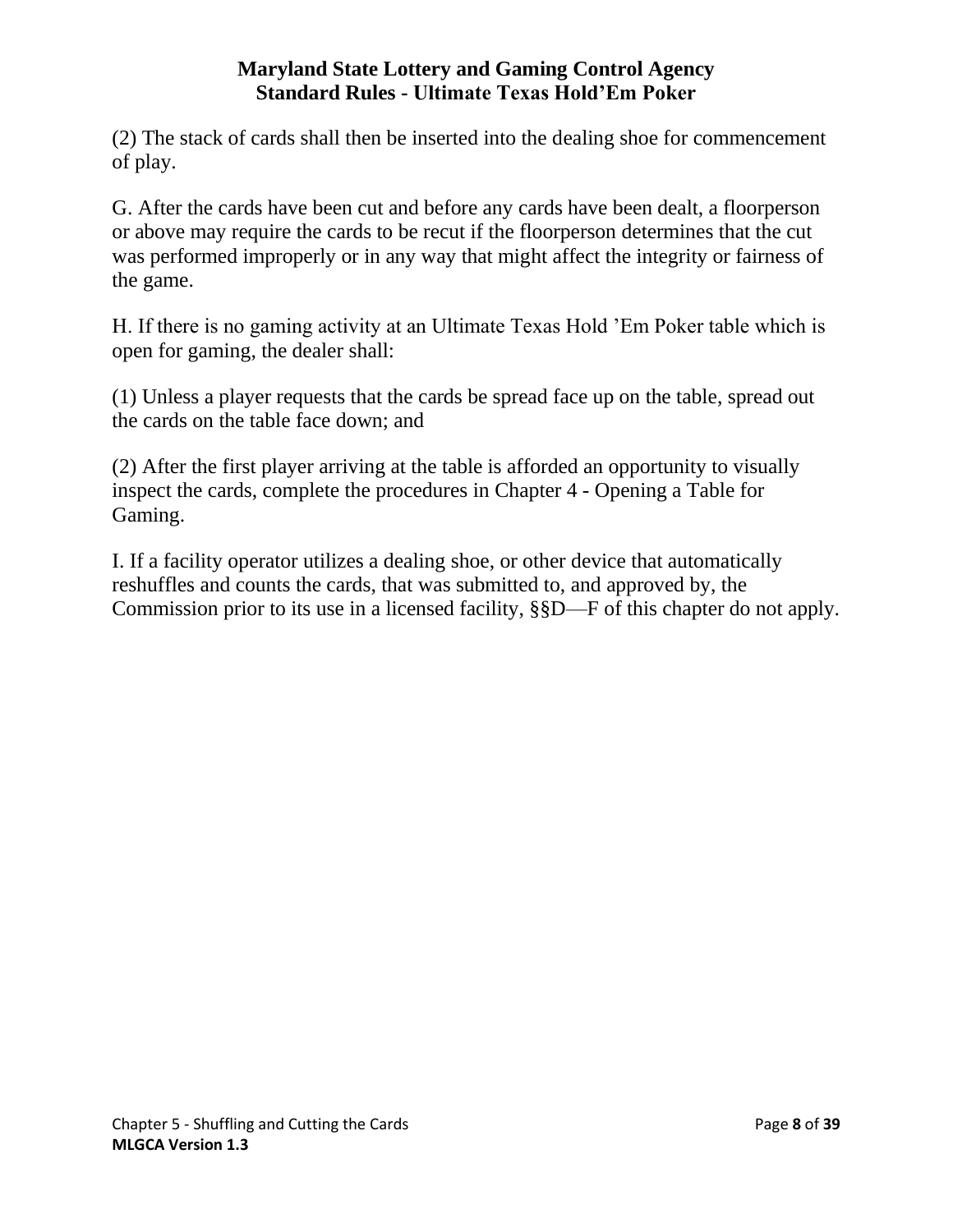### **Chapter 6 - Ultimate Texas Hold 'Em Poker Rankings.**

A. In order of highest to lowest rank, the rank of the cards used in Ultimate Texas Hold 'Em Poker is: ace, king, queen, jack, 10, 9, 8, 7, 6, 5, 4, 3, and 2.

B. Notwithstanding §A of this chapter, an ace may be used to complete a straight flush or a straight formed with a 2, 3, 4, and 5 card but may not be combined with any other sequence of cards.

C. All suits are equal in rank.

D. In order of highest to lowest rank, the permissible five-card Poker hands at the game of Ultimate Texas Hold 'Em Poker are:

(1) A royal flush, which is a hand consisting of an ace, king, queen, jack, and 10 of the same suit;

(2) A straight flush, which is a hand, other than a royal flush, consisting of five cards of the same suit in consecutive ranking, with king, queen, jack, 10, and 9 being the highest ranking straight flush and ace, 2, 3, 4, and 5 being the lowest ranking straight flush;

(3) A four-of-a-kind, which is a hand consisting of four cards of the same rank, with four aces being the highest ranking four-of-a-kind and four 2s being the lowest ranking four-of-a-kind;

(4) A full house, which is a hand consisting of a three-of-a-kind and a pair, with three aces and two kings being the highest ranking full house and three 2s and two 3s being the lowest ranking full house;

(5) A flush, which is a hand consisting of five cards of the same suit, not in consecutive order, with ace, king, queen, jack, and 9 being the highest ranking flush and 2, 3, 4, 5, and 7 being the lowest ranking flush;

(6) A straight, which is a hand consisting of five cards of more than one suit and of consecutive rank, with an ace, king, queen, jack, and 10 being the highest ranking straight and an ace, 2, 3, 4, and 5 being the lowest ranking straight;

(7) A three-of-a-kind, which is a hand consisting of three cards of the same rank, with three aces being the highest ranking three-of-a-kind and three 2s being the lowest ranking three-of-a-kind;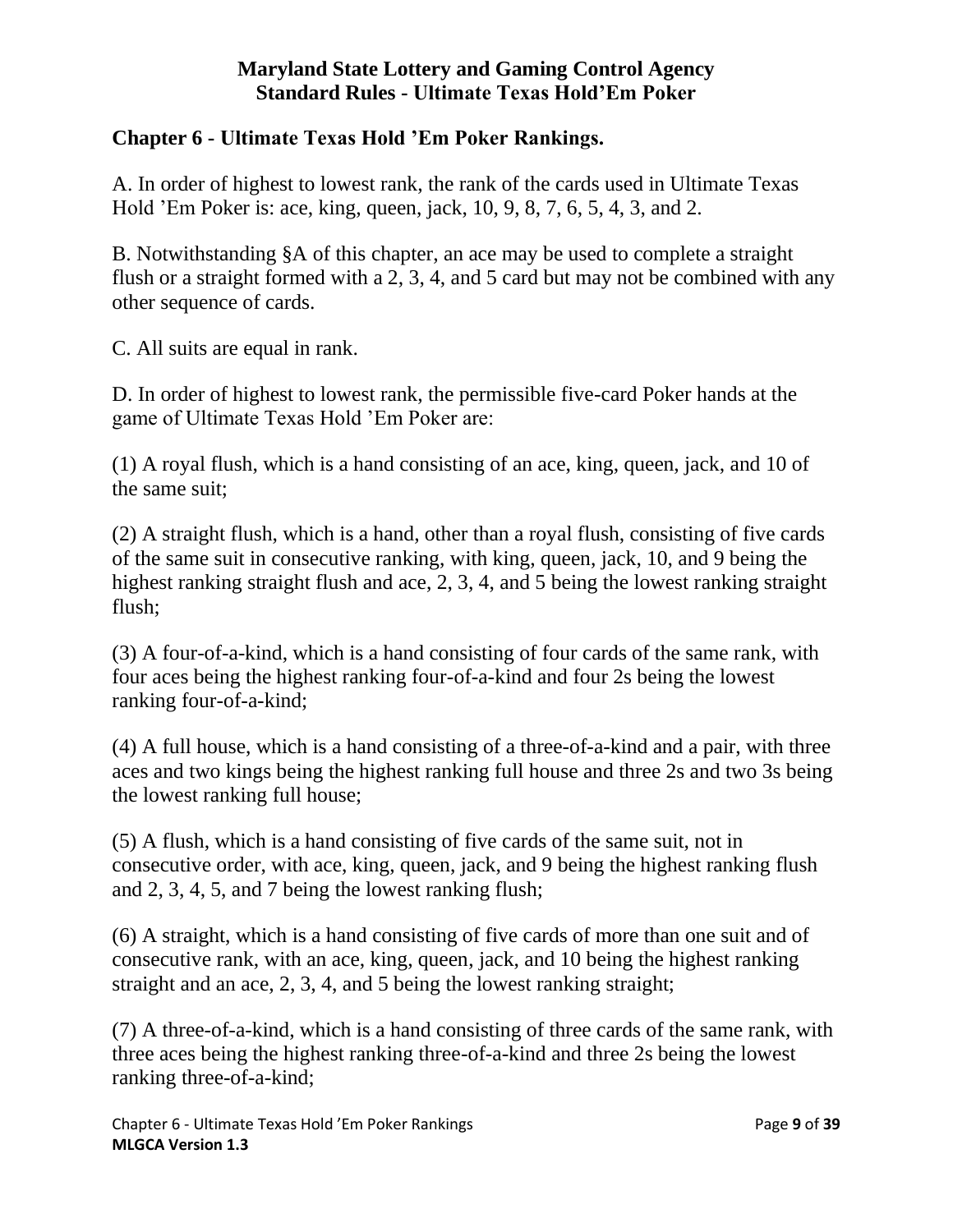(8) Two pairs, which is a hand consisting of two pairs, with two aces and two kings being the highest ranking two pair and two 3s and two 2s being the lowest ranking two pair; and

(9) A pair, which is a hand consisting of two cards of the same rank, with two aces being the highest ranking pair and two 2s being the lowest ranking pair.

E. When comparing two Poker hands that are of identical rank under §B of this chapter or that contain none of the hands listed in §B of this chapter:

(1) The hand that contains the highest ranking card under §A of this chapter which is not contained in the other hand is the higher ranking hand; or

(2) If the hands are of identical rank after the application of this section, the hands are a tie.

F. If a facility operator offers the optional Six Card Bonus Wager under Chapter 7 - Wagers, the five-card Poker hands eligible for a payout are:

(1) A royal flush, which is a hand consisting of an ace, king, queen, jack, and 10 of the same suit;

(2) A straight flush, which is a hand consisting of five cards of the same suit in consecutive ranking;

(3) A four-of-a-kind, which is a hand consisting of four cards of the same rank, regardless of suit;

(4) A full house, which is a hand consisting of three-of-a-kind and a pair;

(5) A flush, which is a hand consisting of five cards of the same suit;

(6) A straight, which is a hand consisting of five cards of consecutive rank, regardless of suit;

(7) A three-of-a-kind, which is a hand consisting of three cards of the same rank, regardless of suit; or

<span id="page-9-0"></span>(8) A super royal, if the facility operator selects Paytable A or B in Chapter 12 - Payout Odds; Envy Bonus; Payout Limitation, which is a six-card Poker hand consisting of an ace, king, queen, jack, 10, and 9 of the same suit.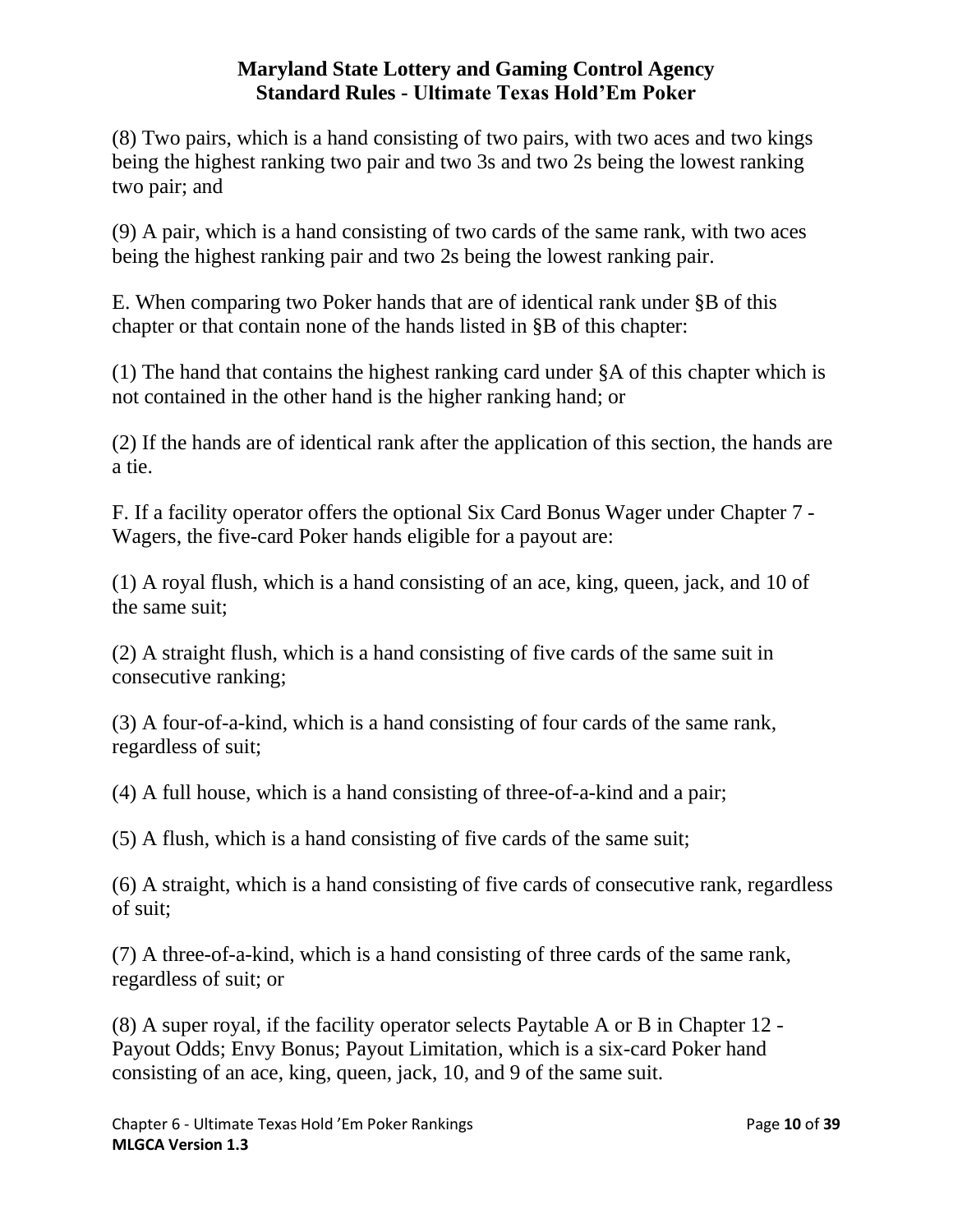### **Chapter 7 - Wagers.**

A. A player shall make a wager at Ultimate Texas Hold 'Em Poker by placing value chips or plaques on the appropriate areas of the table layout.

B. A verbal wager accompanied by cash may not be accepted.

C. Only a player who is seated at an Ultimate Texas Hold 'Em Poker table may wager at the game.

(1) After a player has placed a wager and received cards, that player shall remain seated until the completion of the round of play.

(2) If a player leaves the table during a round of play, a wager made by the player may be considered abandoned and may be treated as a losing wager.

D. Except for the Play Wager, all wagers shall be placed prior to the dealer announcing "no more bets" in accordance with the dealing procedure in Chapters 8 - Procedure for Dealing Cards from a Manual Dealing Shoe, 9 - Procedure for Dealing Cards from the Hand or 10 - Procedure for Dealing Cards from an Automated Dealing Shoe or Shuffler.

E. Except as provided in Chapter 11 - Procedure for Completing a Round of Play, a wager may not be made, increased or withdrawn after the dealer has announced "no more bets".

F. The following wagers may be placed in the game of Ultimate Texas Hold 'Em Poker:

(1) A player shall compete against the dealer's five-card Poker hand by placing both an Ante Wager and a Blind Wager in equal amounts, then a Play Wager, in accordance with Chapter 11 - Procedure for Completing a Round of Play.

(2) In addition to the Ante Wager and Blind Wager, a player may compete against a posted paytable by placing a Trips Wager.

(3) If specified in its Rules Submission, a facility operator may offer to each player at an Ultimate Texas Hold 'Em Poker table the option to make an additional Progressive Payout Wager that the player will receive a Progressive Payout Hand.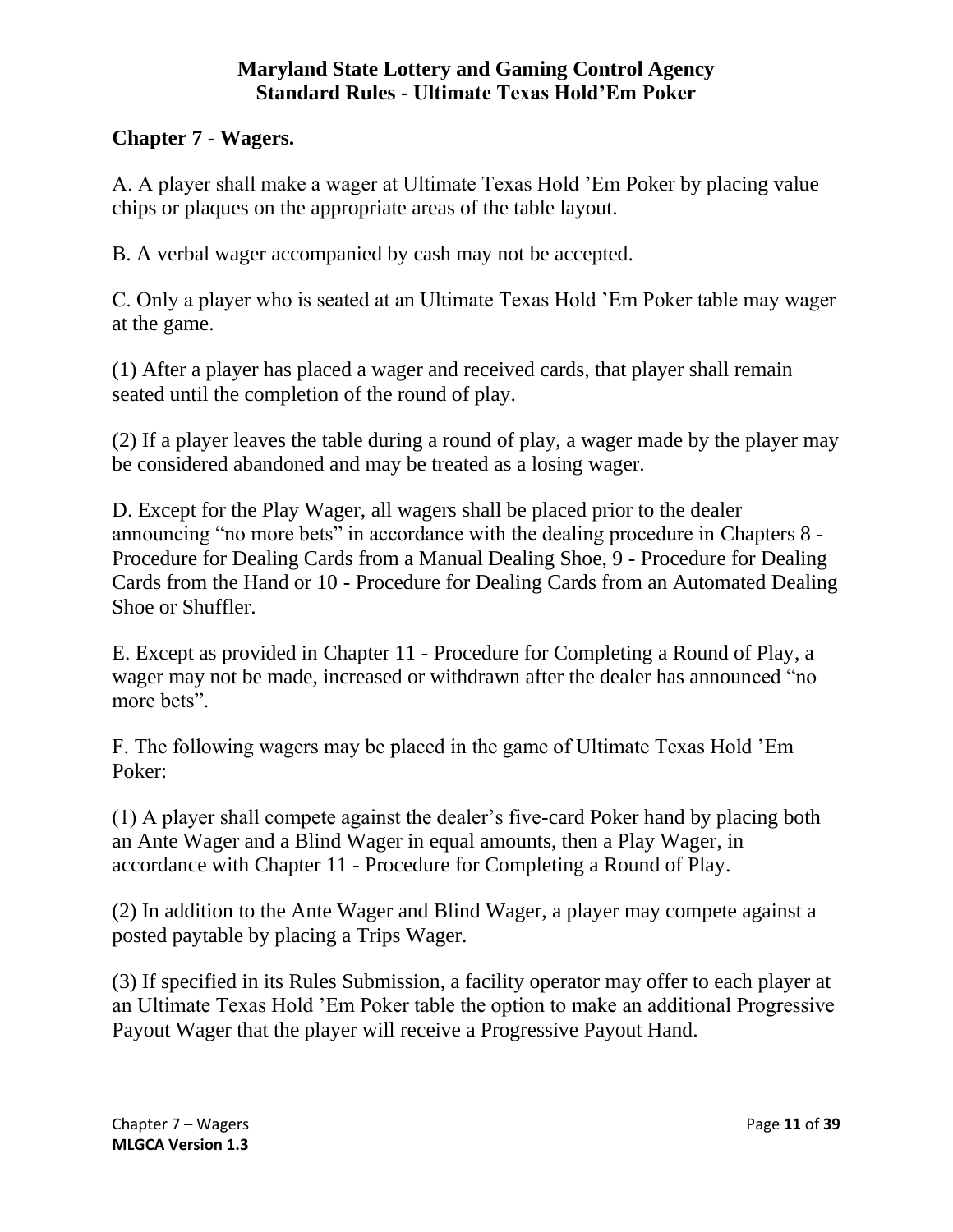(a) After placing the Ante and Blind Wagers, a player may make the additional Progressive Payout Wager by placing a value chip onto the progressive wagering device designated for that player.

(b) A player is responsible for verifying that the player's Progressive Payout Wager has been accepted.

(4) If specified in its Rules Submission, a facility operator may offer to each player at a Ultimate Texas Hold 'Em Poker table the option to make an additional Six Card Bonus Wager that the four cards dealt to the Six Card Bonus community card box and the two cards dealt to the player will form a five-card Poker hand with a rank of a three-of-a-kind or better.

(a) If the facility operator has selected Paytable A or B in Chapter 12 - Payout Odds; Envy Bonus; Payout Limitation, the four cards dealt to the Six Card Bonus community card box and thetwo cards dealt to the player shall be used to form a sixcard Poker hand for purposes of the Super Royal payout.

(b) After placing an Ante Wager, Blind Wager and a Trips Bonus wager, a player may make the additional Six Card Bonus Wager by placing a value chip on the designated betting area prior to the dealer announcing "no more bets".

(5) If specified in its Rules Submission, a facility operator may offer to each player at an Ultimate Texas Hold 'Em Poker table the option to make an additional Ultimate Pairs Wager that the player's first two cards, and in the case of one award the dealer's two cards, will contain a pair or an ace and a king, queen or jack.

(6) If specified in its Rules Submission, a facility operator may offer to each player at an Ultimate Texas Hold 'Em Poker table the option to make an additional Bad Beat Wager that is based on the player's and dealer's final hands.

(7) If specified in its Rules Submission, a facility operator may offer to each player at an Ultimate Texas Hold 'Em Poker table the option to make an additional Play the Board Wager that is based on the final five-card rank of the five community cards.

<span id="page-11-0"></span>G. A player may not wager on more than one player position at an Ultimate Texas Hold 'Em Poker table.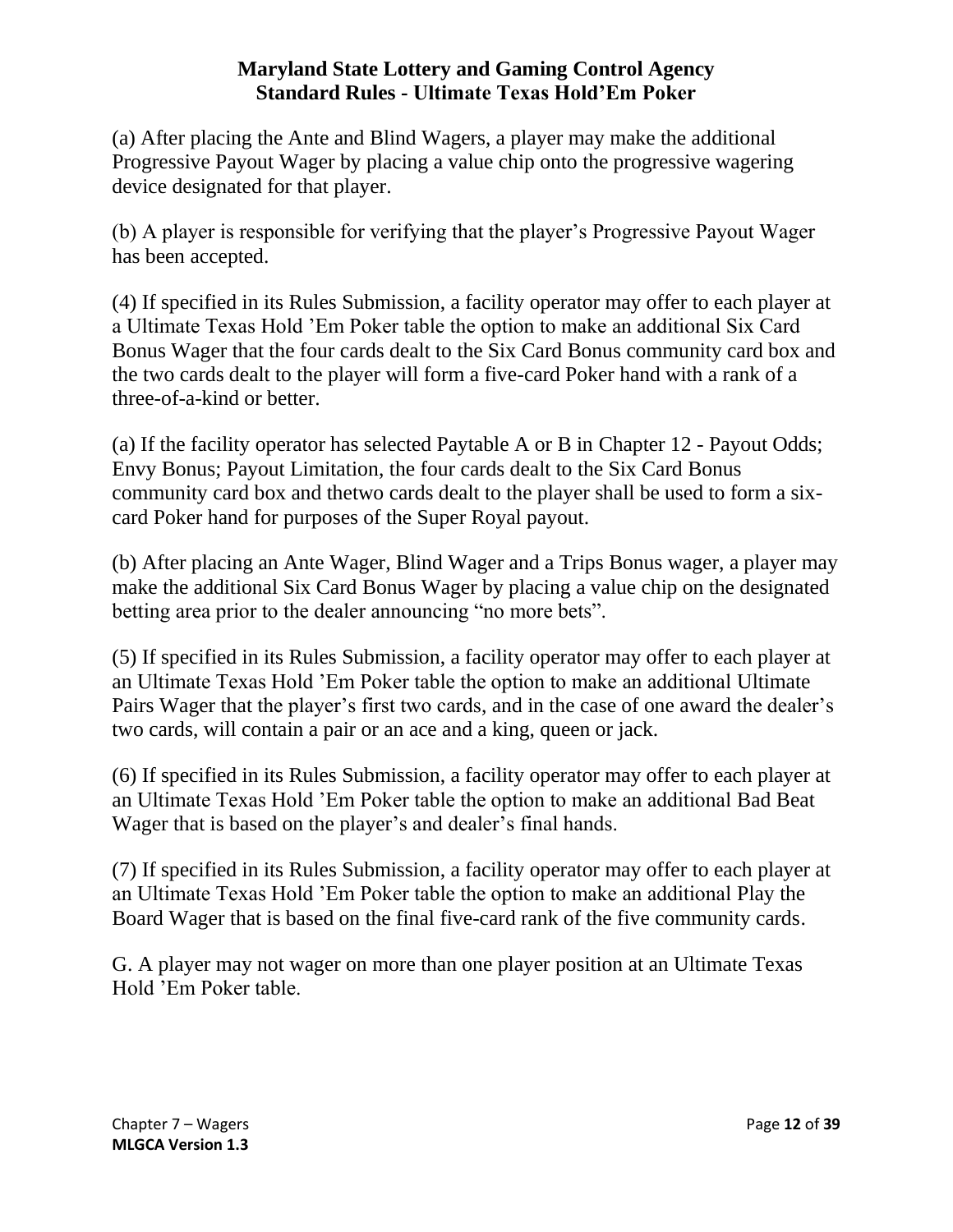### **Chapter 8 - Procedure for Dealing Cards from a Manual Dealing Shoe.**

A. If a manual dealing shoe is used, it shall be located on the table in a location approved by the Commission.

B. After the procedures required under Chapter 5 - Shuffling and Cutting the Cards have been completed, the stacked deck of cards shall be placed in the dealing shoe by the dealer or by the automated card shuffling device.

C. Prior to dealing the cards, the dealer shall:

(1) Announce "no more bets";

(2) If the Progressive Payout Wager is being offered, use the progressive table game system to prevent the placement of any additional Progressive Payout Wagers;

(3) If any Progressive Payout Wagers have been made, collect the wagers and, on the layout in front of the table inventory container, verify that the number of value chips wagered equals the number of Progressive Payout Wagers accepted by the progressive table game system; and

(4) Place the value chips into the table inventory container.

D. The dealer shall:

(1) Remove each card from the dealing shoe with the hand of the dealer that is the closest to the dealing shoe and place it on the appropriate area of the layout with the opposite hand;

(2) Starting with the player farthest to the dealer's left and continuing around the table in a clockwise manner, deal one card at a time to each player who placed the required wagers in accordance with Chapter 7 - Wagers and to the dealer, under a cover card, until each player who placed the required wagers, and the dealer, have two cards;

(3) After dealing two cards to each player and to the area designated for the placement of the dealer's hand, deal the five community cards in accordance with Chapter 11 - Procedure for Completing a Round of Play; and

(4) After dealing all community cards, remove the stub from the manual dealing shoe and, except as provided in §F of this chapter, place the stub in the discard rack without exposing the cards.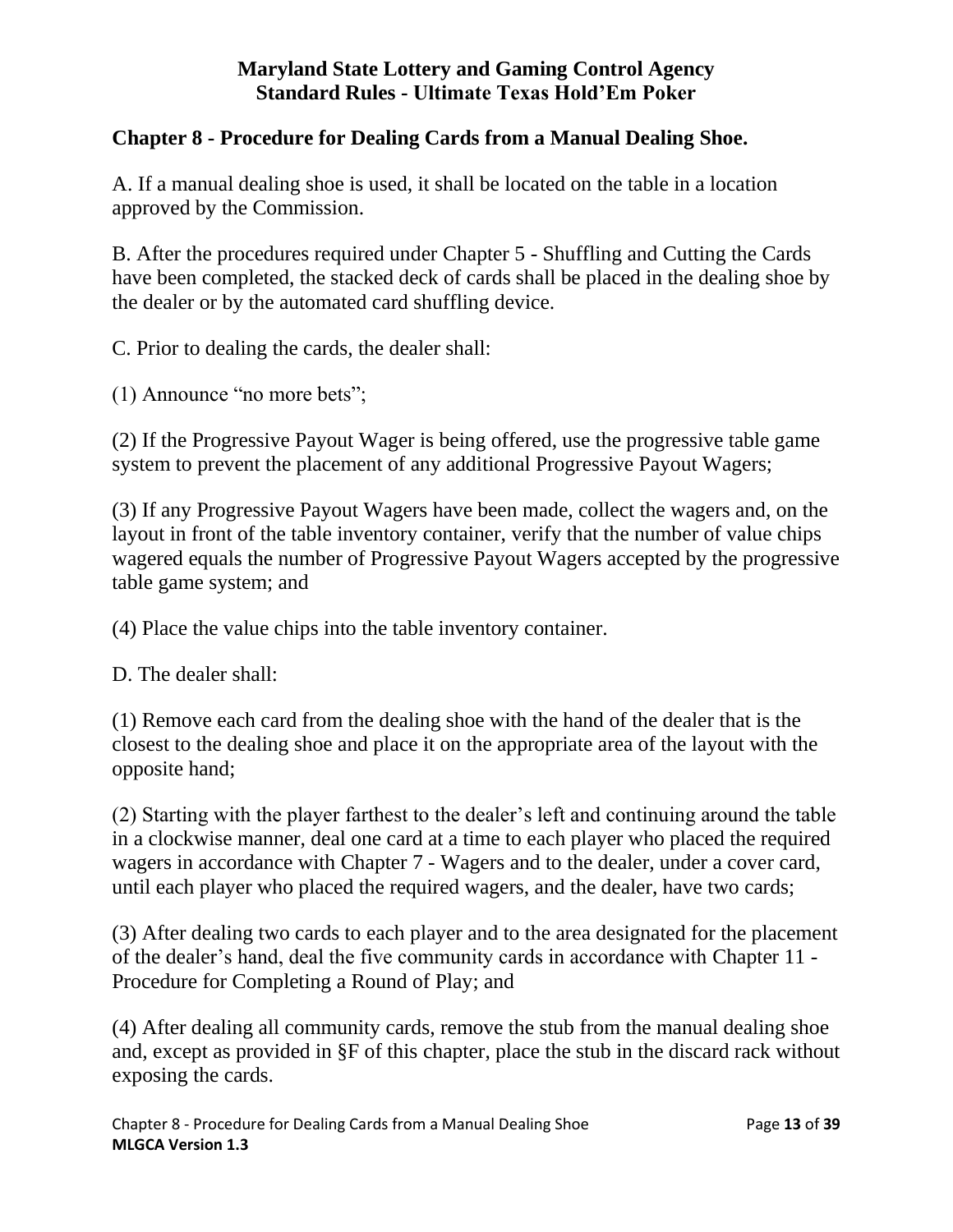E. If an automated card shuffling device described in Chapter 5 - Shuffling and Cutting the Cards is not being used, the dealer shall count the stub at least once every 5 rounds of play to determine if the correct number of cards are still present in the deck by counting the cards face down on the layout.

F. If the count of the stub indicates that 52 cards are in the deck, the dealer shall place the stub in the discard rack without exposing the cards.

G. If the count of the stub indicates that the number of cards in the deck is incorrect, the dealer shall determine if the cards were misdealt.

(1) If the cards were misdealt but 52 cards remain in the deck, all hands are void and the dealer shall return all wagers to the players.

<span id="page-13-0"></span>(2) If the cards were not misdealt, all hands are void, and the dealer shall return all wagers to the players and remove the entire deck of cards from the table.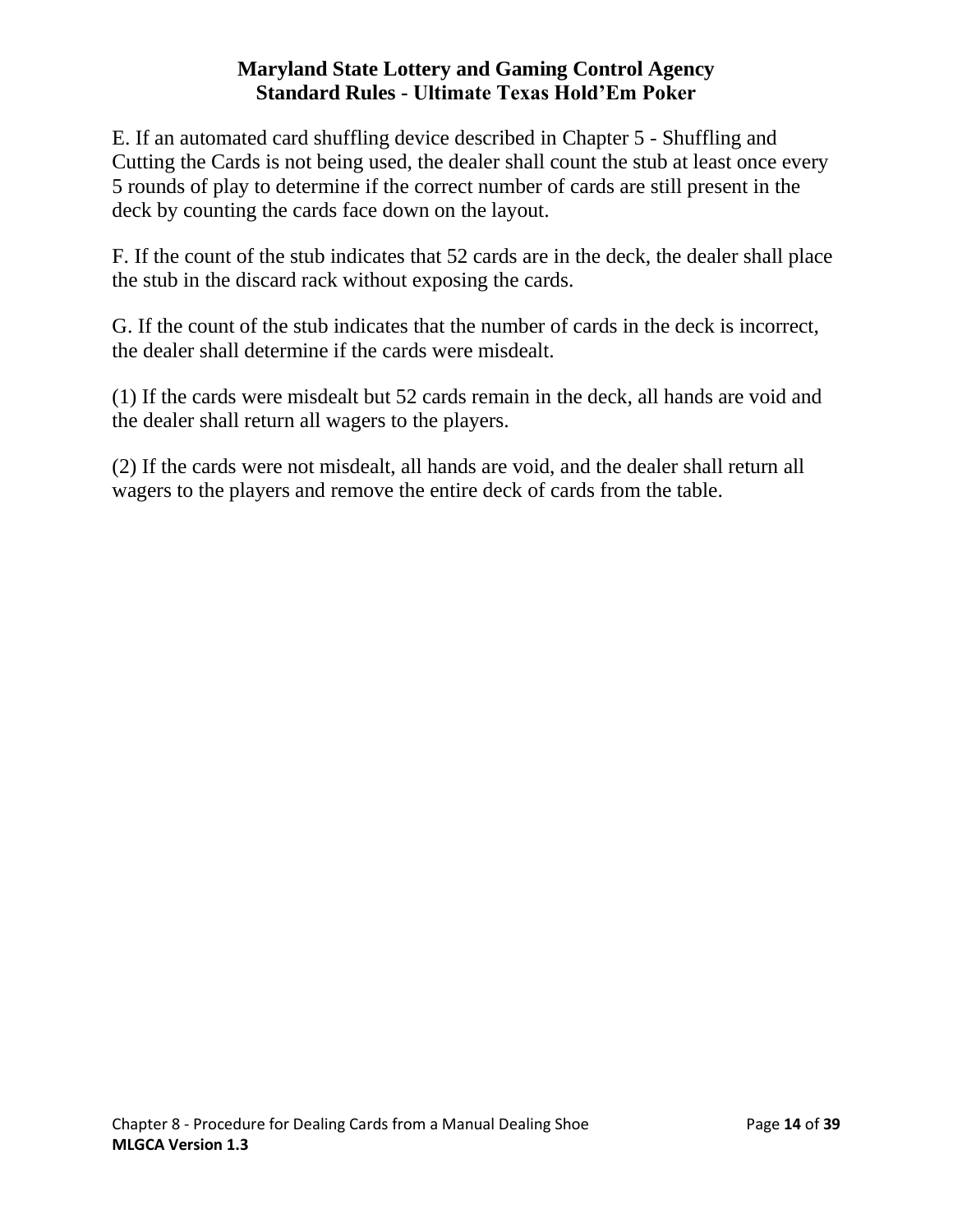### **Chapter 9 - Procedure for Dealing Cards from the Hand.**

A. If the cards are dealt from the dealer's hand, the following requirements shall be met:

(1) An automated shuffling device shall be used to shuffle the cards; and

(2) After the procedures required under Chapter 5 - Shuffling and Cutting the Cards have been completed, the dealer shall place the stacked deck of cards in either hand, and:

(a) After the dealer has chosen the hand in which he will hold the cards, the dealer shall continue to use that hand whenever holding the cards during that round of play; and

(b) The cards held by the dealer shall be kept over the table inventory container and in front of the dealer at all times.

(3) Prior to dealing any cards, the dealer shall announce "no more bets," and:

(a) If the Progressive Payout Wager is being offered, use the progressive table game system to prevent the placement of any additional Progressive Payout Wagers;

(b) If any Progressive Payout Wagers have been made, collect the wagers and, on the layout in front of the table inventory container, verify that the number of value chips wagered equals the number of Progressive Payout Wagers accepted by the progressive table game system; and

(c) Place the value chips into the table inventory container.

B. The dealer shall:

(1) Deal each card by holding the deck of cards in the chosen hand and use the other hand to remove the top card of the deck and place it face down on the appropriate area of the layout;

(2) Starting with the player farthest to the dealer's left and continuing around the table in a clockwise manner, deal one card at a time to each player who placed the required wagers in accordance with Chapter 7 - Wagers and to the dealer, under a cover card, until each player who placed the required wagers and the dealer have two cards;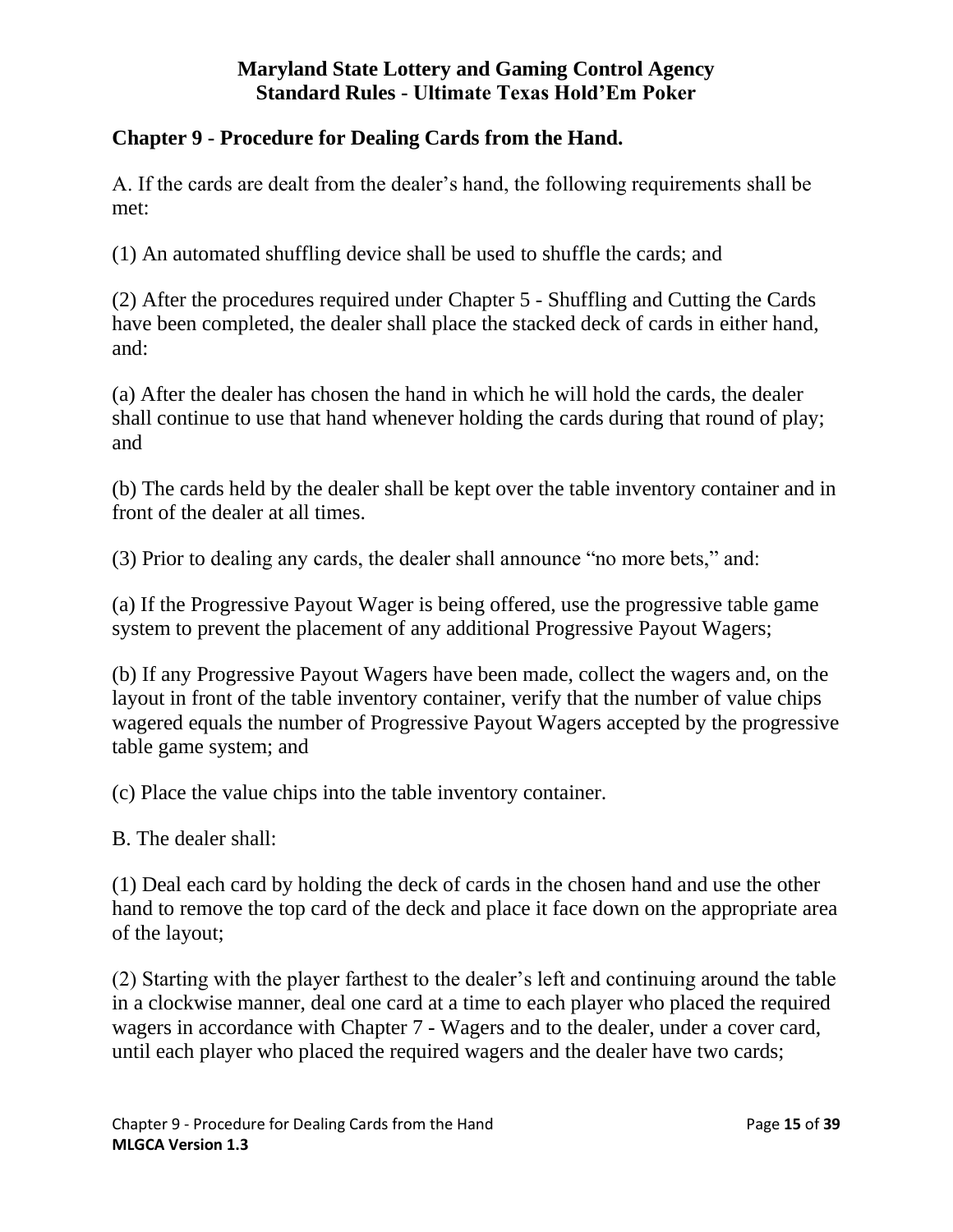(3) After dealing two cards to each player and to the area designated for the placement of the dealer's hand, deal the five community cards in accordance with Chapter 11 - Procedure for Completing a Round of Play; and

(4) Except as provided in §C of this chapter, after dealing all community cards, place the stub in the discard rack without exposing the cards.

C. If an automated card shuffling device described in Chapter 5 - Shuffling and Cutting the Cards is not being used, the dealer shall count the stub at least once every five rounds of play to determine if the correct number of cards are still present in the deck by counting the cards face down on the layout.

D. If the count of the stub indicates that 52 cards are in the deck, the dealer shall place the stub in the discard rack without exposing the cards.

E. If the count of the stub indicates that the number of cards in the deck is incorrect, the dealer shall determine if the cards were misdealt.

(1) If the cards were misdealt but 52 cards remain in the deck, all hands are void and the dealer shall return all wagers to the players.

<span id="page-15-0"></span>(2) If the cards were not misdealt, all hands are void, and the dealer shall return all wagers to the players and remove the entire deck of cards from the table.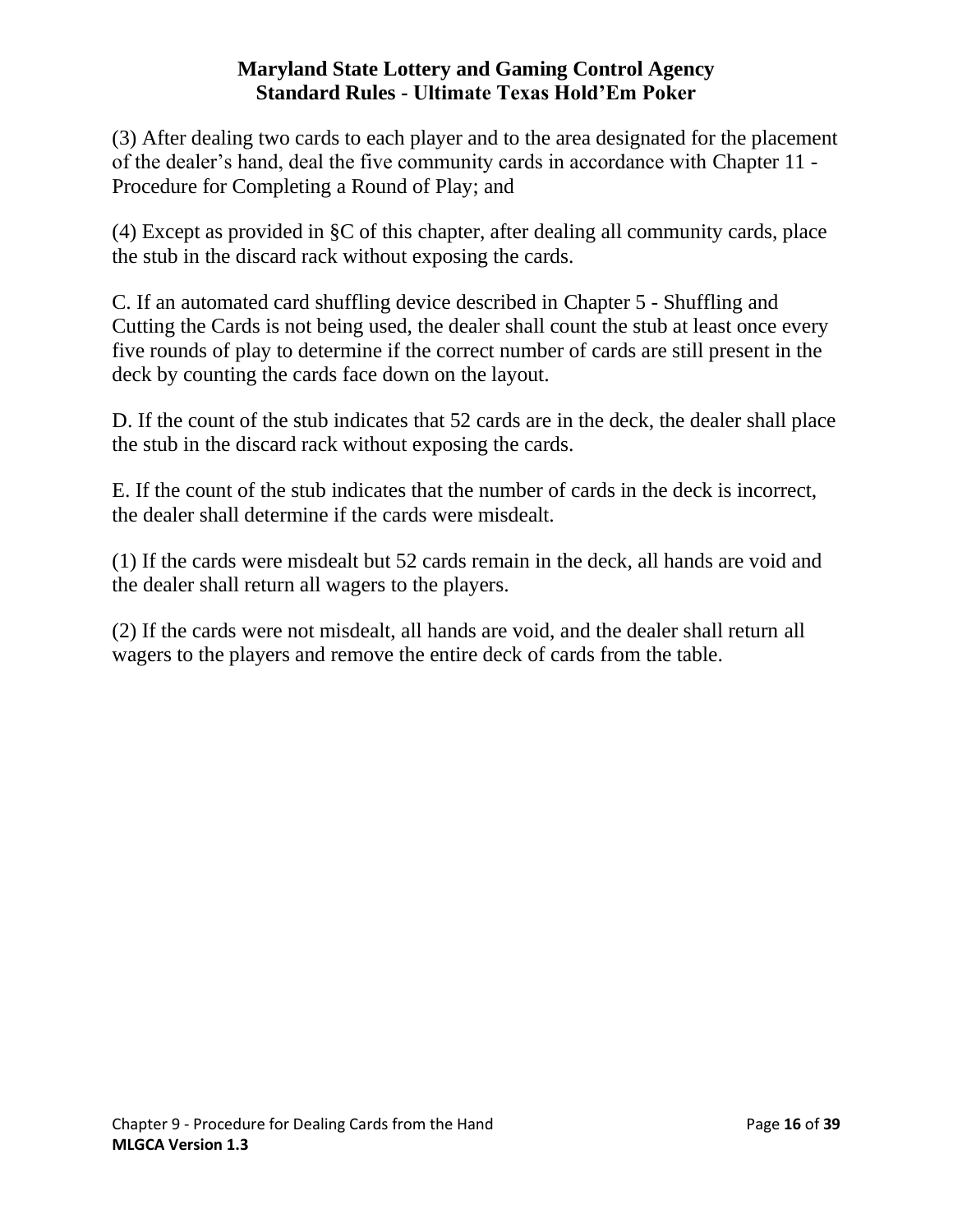### **Chapter 10 - Procedure for Dealing Cards from an Automated Dealing Shoe or Shuffler.**

A. If the cards are dealt from an automated dealing shoe or shuffler, the following requirements shall be met:

(1) After the procedures required under Chapter 5 - Shuffling and Cutting the Cards have been completed, the cards shall be placed in the automated dealing shoe or shuffler; and

(2) Prior to the shoe or shuffler dispensing any stacks of cards, the dealer shall:

(a) Announce "no more bets"; and

(b) If the Progressive Payout Wager is being offered:

(i) Use the progressive table game system to prevent the placement of any additional Progressive Payout Wagers;

(ii) If any Progressive Payout Wagers have been made, collect the wagers and on the layout in front of the table inventory container, verify that the number of value chips wagered equals the number of Progressive Payout Wagers accepted by the progressive table game system; and

(iii) Place the value chips into the table inventory container.

B. The dealer shall use the following procedures when dealing Ultimate Texas Hold 'Em:

(1) Deliver the first four-card stack face down to the area designated for the Six Card Bonus Wager card box;

(2) Deliver the next five-card stack face down to the area designated for the placement of the community cards and spread them out, face down, in the middle of the table;

(3) Deliver to the dealer a set of two starting cards from the shuffler, and starting from the dealer's left and working clockwise around the table, deliver the next two-card stacks, face down to each player who placed an Ante and Blind Wager in accordance with Chapter 7 - Wagers; or

Chapter 10 - Procedure for Dealing Cards from an Automated Dealing Shoe or Shuffler Page **17** of **39 MLGCA Version 1.3** (4) Starting from the dealer's left and working clockwise around the table, deliver a set of two-card stacks, face down to each player who placed an Ante and Blind Wager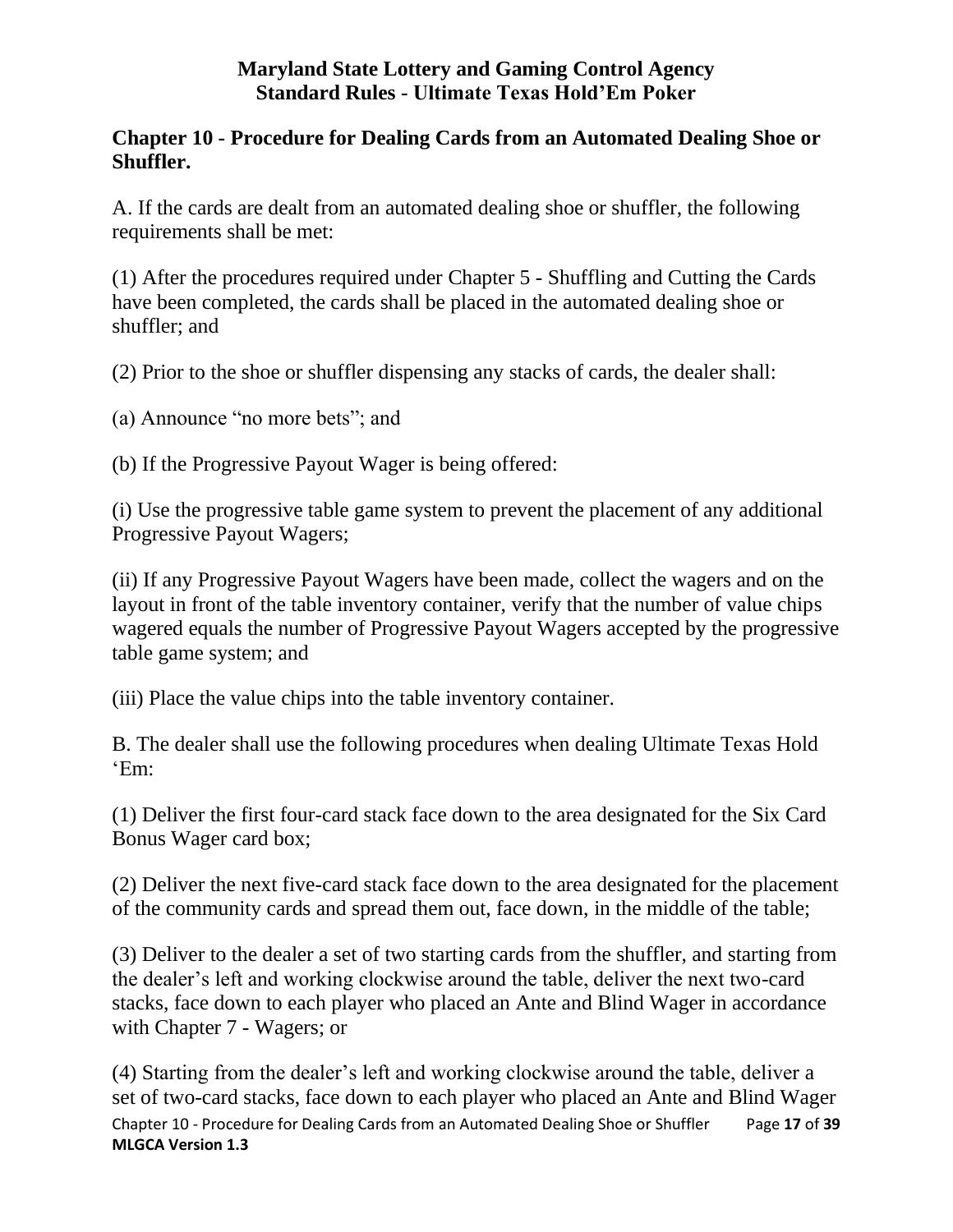in accordance with Chapter 7 – Wagers, and leave the dealer's cards in the shuffler until all the players have acted on the player hands in accordance with Chapter 11 – Procedures for Completing a Round of Play; and

(5) After dispensing and delivering each two-card stack, remove the remaining cards from the automated dealing shoe or shuffler and place the stub in the discard rack without exposing the cards.

C. If an automated card shuffling device described in Chapter 5 - Shuffling and Cutting the Cards is not being used, the dealer shall count the stub at least once every 5 rounds of play to determine if the correct number of cards are still present in the deck by counting the cards face down on the layout.

D. If the count of the stub indicates that 52 cards are in the deck, the dealer shall place the stub in the discard rack without exposing the cards.

E. If the count of the stub indicates that the number of cards in the deck is incorrect, the dealer shall determine if the cards were misdealt.

(1) If the cards were misdealt but 52 cards remain in the deck, all hands are void and the dealer shall return all wagers to the players.

(2) If the cards were not misdealt, all hands are void, and the dealer shall return all wagers to the players and remove the entire deck of cards from the table.

<span id="page-17-0"></span>F. Notwithstanding the requirements in §§B and C of this chapter, if a facility operator is utilizing an automated dealing shoe which automatically reshuffles the cards, the five community cards may be dispensed before the two cards are dispensed to each player and to the dealer. The community cards shall then be revealed in accordance with Chapter 11 - Procedure for Completing a Round of Play.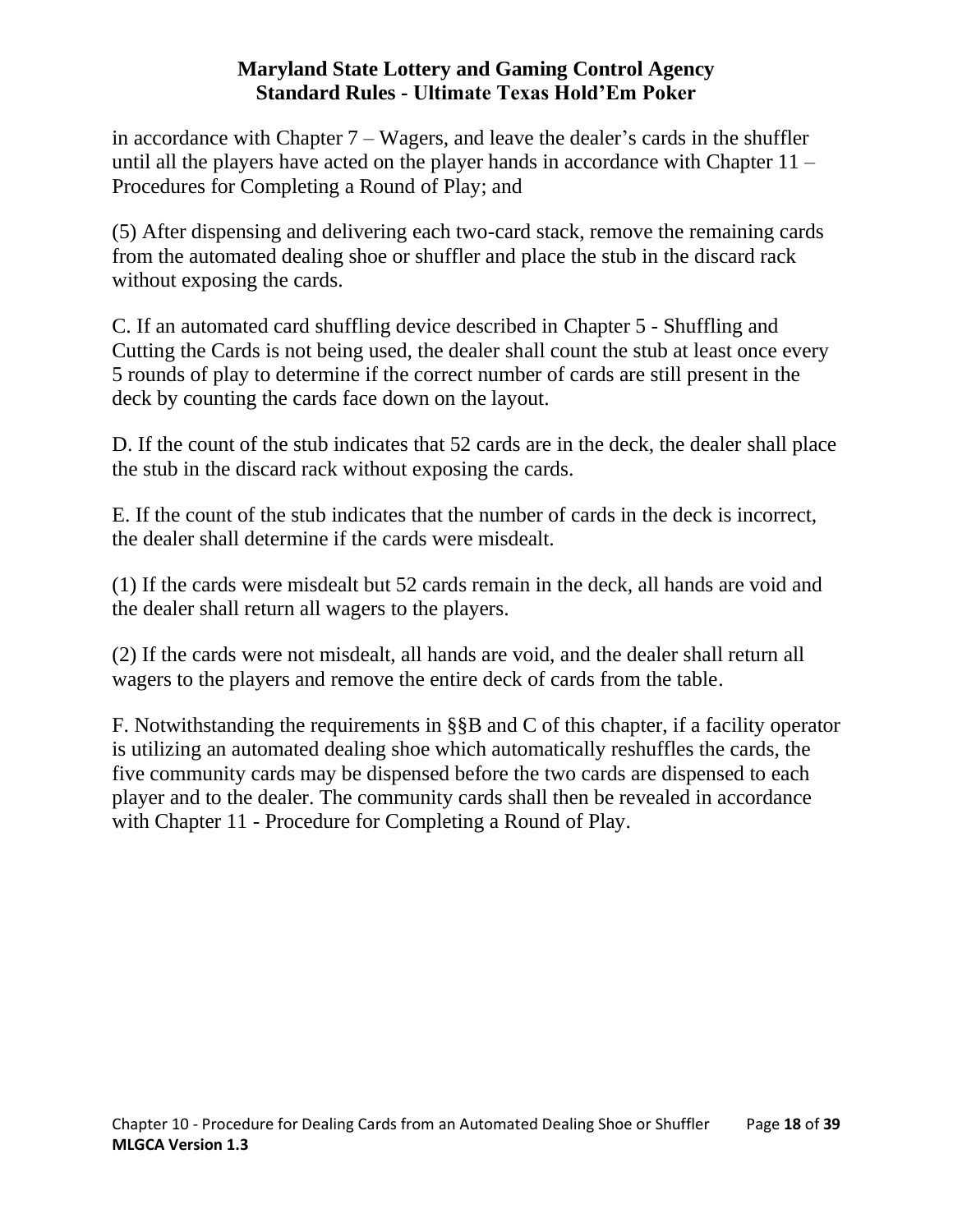### **Chapter 11 - Procedure for Completing a Round of Play.**

A. After the dealing procedures required under Chapters 8 - Procedure for Dealing Cards from a Manual Dealing Shoe, 9 - Procedure for Dealing Cards from the Hand or 10 - Procedure for Dealing Cards from an Automated Dealing Shoe or Shuffler of this chapter have been completed, a player shall examine the player's cards subject to the following limitations:

(1) A player who wagers at Ultimate Texas Hold 'Em Poker is responsible for the player's hand and no individual other than the dealer and the player to whom the cards were dealt may touch the cards of the player; and

(2) A player shall keep the player's cards in full view of the dealer at all times.

B. After each player has examined the player's cards, beginning with the player farthest to the dealer's left and moving clockwise around the table, the dealer shall ask each player if the player wishes to place a Play Wager prior to the dealing of the Flop.

(1) The player may check or place a Play Wager in an amount equal to three or four times the amount of the player's Ante Wager.

(2) If a player:

(a) Places a Play Wager, the wager shall be placed in the area designated for the Play Wager; or

(b) Checks, the player shall remain in the game and defer the player's decision to place a Play Wager until after the Flop is dealt.

C. After all players have placed a Play Wager or checked, the dealer shall:

(1) If dealing by hand, burn the next card; and

(2) Deal the Flop face up to the designated area for the community cards.

D. After dealing the Flop, beginning with the player farthest to the dealer's left and moving clockwise around the table the dealer shall ask each player who has not already placed a Play Wager if the player wishes to place a Play Wager prior to the dealing of the final two community cards.

(1) The player may check or place a Play Wager in an amount equal to two times the amount of the player's Ante Wager.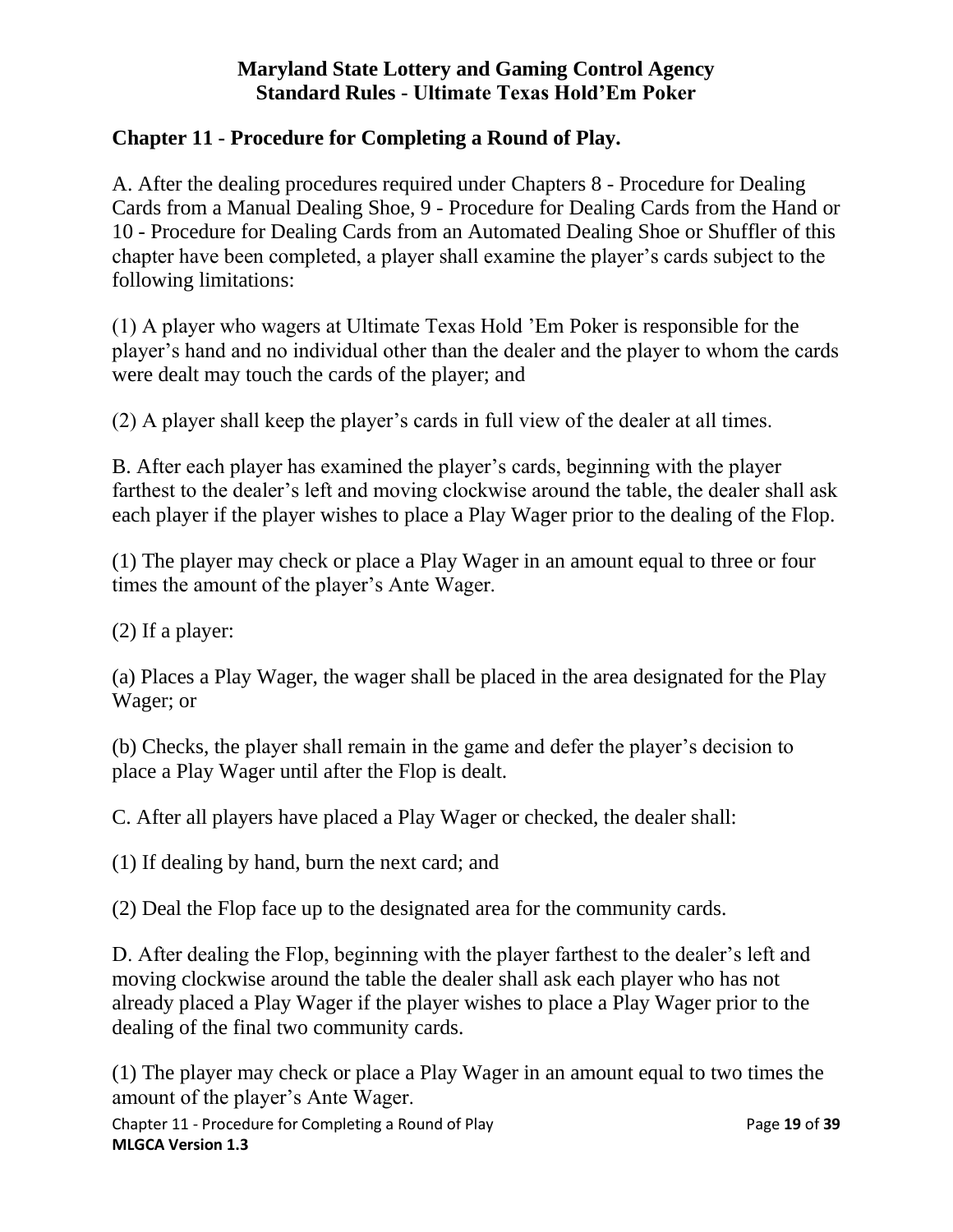(2) If a player:

(a) Places a Play Wager, the wager shall be placed in the area designated for the Play Wager; or

(b) Checks, the player shall remain in the game and defer the player's decision to place a Play Wager until after the next two community cards are dealt.

E. After all players have placed a Play Wager or checked, the dealer shall:

(1) If dealing by hand, burn the next card; and

(2) Deal the next two cards in the deck face up to the designated area for the community cards.

F. After dealing the final two community cards, beginning with the player farthest to the dealer's left and moving clockwise around the table, the dealer shall ask each player who has not already placed a Play Wager whether the player wishes to fold or place a Play Wager equal in amount to the player's Ante Wager, and, if a player:

(1) Places a Play Wager, the wager shall be placed in the area designated for the Play Wager;

(2) Folds, the dealer shall collect the player's Ante and Blind Wagers and place them in the table inventory container; and

(3) If a player:

(a) Has also placed a Trips Wager, the dealer shall place the cards of the player face down underneath the player's Trips Wager pending its resolution at the conclusion of the round of play;

(b) Has not placed a Trips Wager, the dealer shall immediately collect the player's cards and place them in the discard rack;

(c) Has also placed a Six Card Bonus Wager, the dealer shall place the cards of the player face down under the player's Six Card Bonus Wager pending its resolution at the conclusion of the round of play; and

(d) Has not placed a Six Card Bonus Wager, the dealer shall immediately collect the player's cards and place them in the discard rack.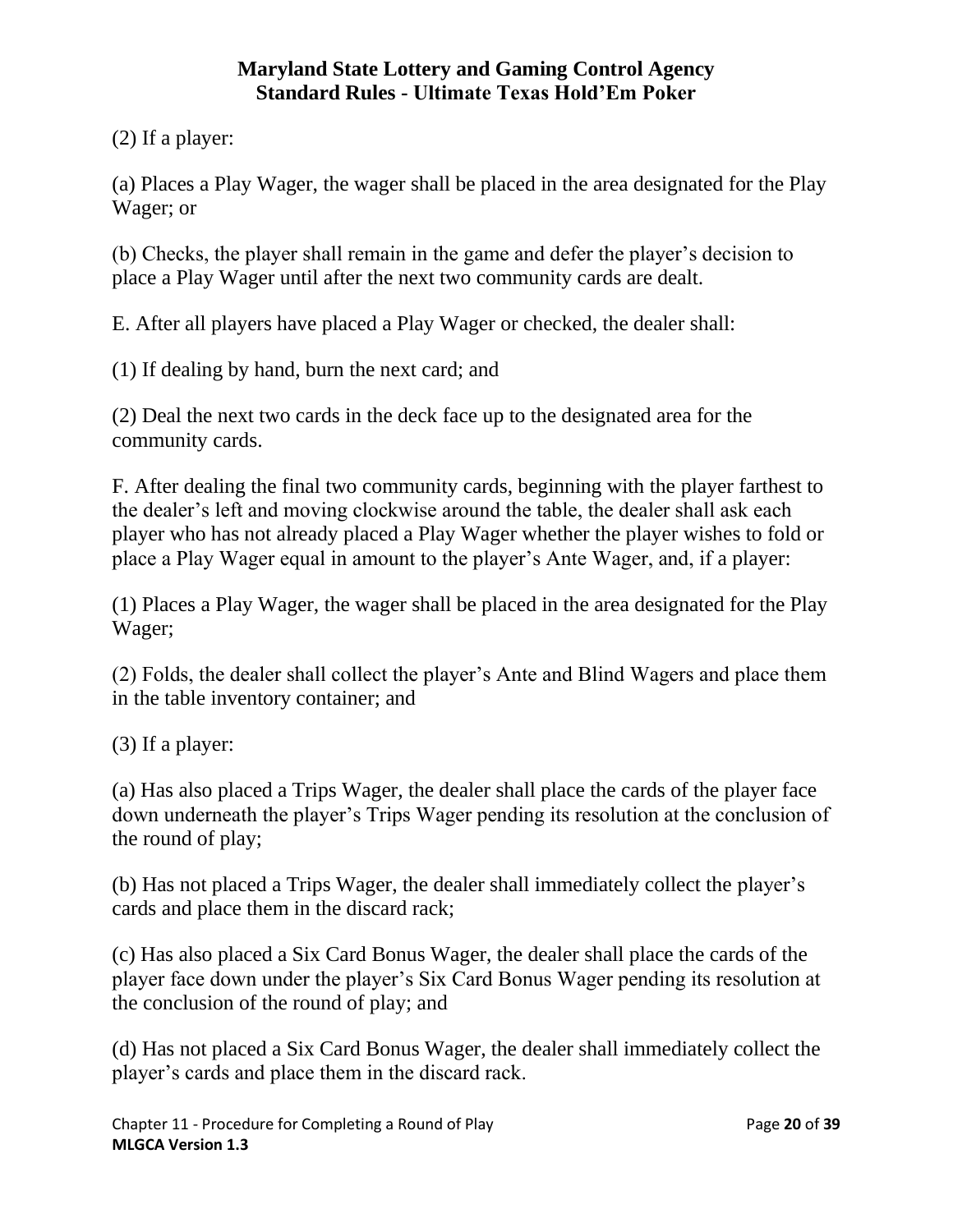G. After each player has folded or placed a Play Wager, the dealer shall:

(1) Remove the cover card and turn the dealer's two cards face up on the layout, or remove the dealer's two cards from the shuffler and expose the dealer's hand;

(2) Select five cards from the dealer's two cards and the five community cards to form the highest ranking five-card Poker hand; and

(3) Announce the dealer's hand to the players.

H. If the dealer's highest ranking five-card Poker hand:

(1) Is lower than a pair, starting with the player farthest to the dealer's right who has placed a Play Wager and proceeding in a counterclockwise manner around the table, the dealer shall return each player's Ante Wager and resolve the Blind and Play Wagers in accordance with §H(2) of this chapter;

(2) Is a pair or better, starting with the player farthest to the dealer's right who has placed a Play Wager and proceeding in a counterclockwise manner around the table, the dealer shall:

(a) Turn the two cards of each player who has placed a Play Wager face up on the layout;

(b) Select five cards from the player's two cards and the five community cards to form the highest ranking five-card Poker hand;

(c) Announce the player's hand; and

(d) Regardless of outcome, resolve each player's wagers one player at a time; and

(3) If a player's five-card Poker hand:

(a) Is ranked lower than the dealer's five-card Poker hand, the dealer shall immediately collect the Ante, Blind and Play Wagers made by the player;

(b) Is ranked higher than the dealer's five-card Poker hand, the dealer shall pay the Ante, Blind and Play Wagers made by the player in accordance with the payout odds in Chapter 12 - Payout Odds; Envy Bonus; Payout Limitation;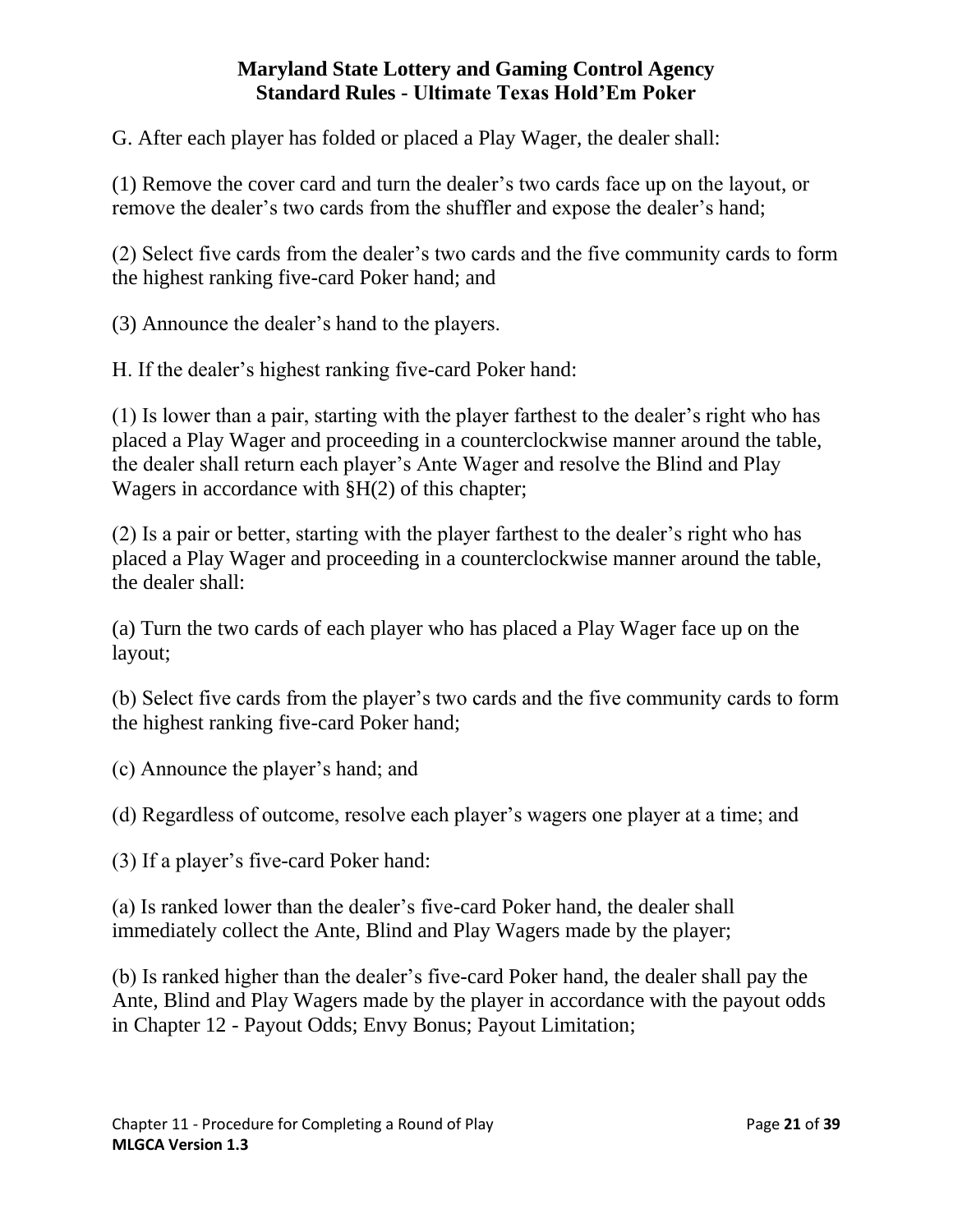(c) Depending on the paytable selected by the facility operator, the dealer shall return the player's Blind Wager if the player's winning hand is not a straight or better or a flush or better; and

(d) Is equal in rank to the dealer's five-card hand, the dealer shall return the player's Ante, Blind and Play Wagers.

I. After settling a player's Ante, Blind, and Play Wagers, the dealer shall:

(1) Settle any Trips Wager made by the player by determining whether the player's five-card Poker hand qualifies for a payout in accordance with Chapter 12 - Payout Odds; Envy Bonus; Payout Limitation;

(2) Pay a winning Trips Wager regardless of whether the player's five-card Poker hand outranks the dealer's hand;

(3) Settle any Six Card Bonus Wager made by the player by determining whether the player's five-card Poker hand qualifies for a payout in accordance with Chapter 12 - Payout Odds; Envy Bonus; Payout Limitation; and

(4) Pay a winning Six Card Bonus Wager regardless of whether the player's five-card Poker hand outranks the dealer's hand.

J. The dealer shall then settle the Progressive Payout Wager, if offered by the facility operator.

(1) A winning Progressive Payout Wager shall be paid irrespective of whether the player's hand outranks the dealer's hand.

(2) If a player has won a progressive payout, the dealer shall:

(a) Verify that the hand is a winning hand;

(b) Verify that the appropriate light on the progressive table game system has been illuminated;

(c) Have a floorperson or above validate the progressive payout in accordance with the facility operator's approved internal control procedures;

(d) Pay the winning Progressive Payout Wager in accordance with the payout odds in Chapter 12 - Payout Odds; Envy Bonus; Payout Limitation; and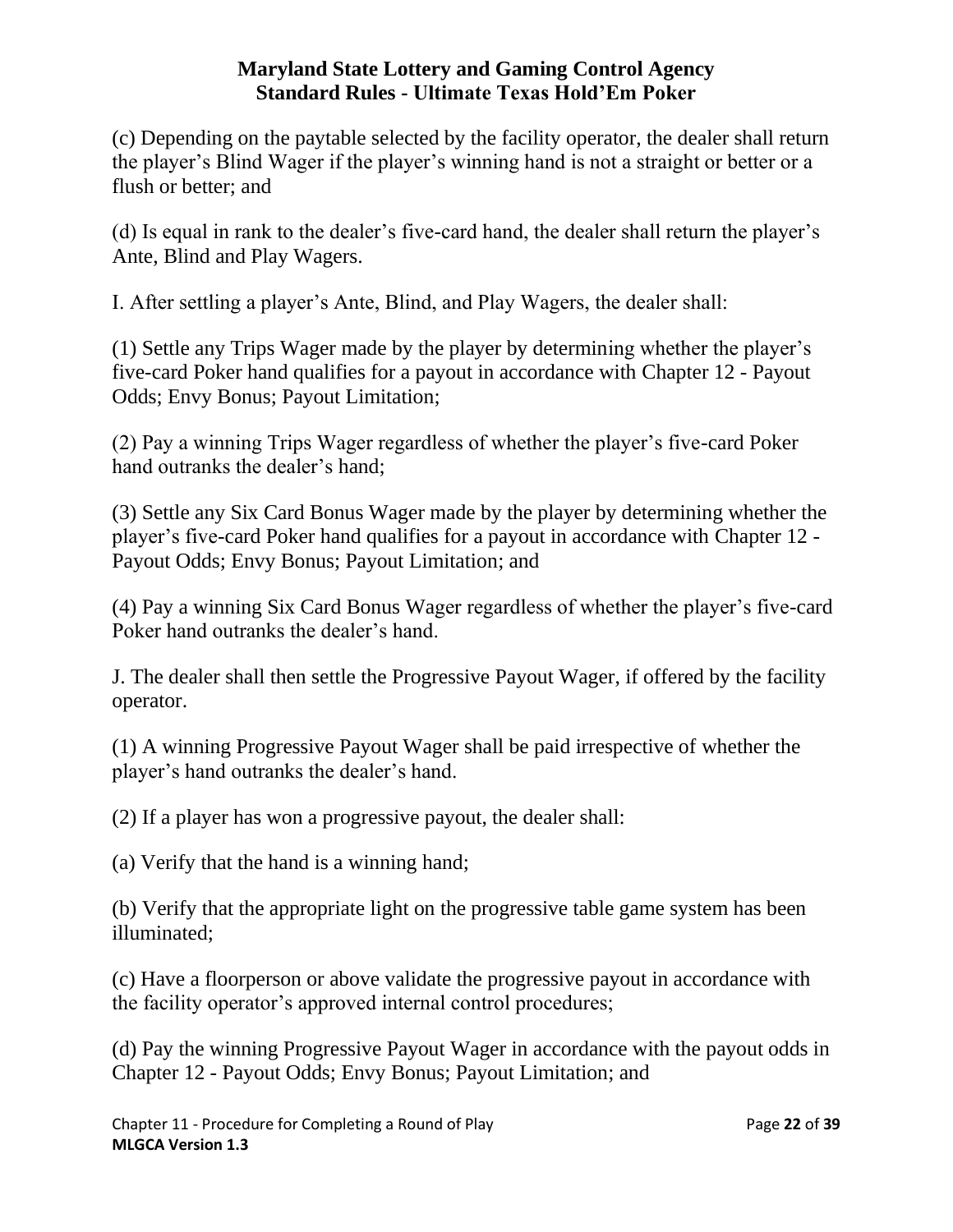(e) Pay any Envy Bonus won in accordance with Chapter 12 - Payout Odds; Envy Bonus; Payout Limitation;

(i) Players making a Progressive Payout Wager shall receive an Envy Bonus when another player at the same Ultimate Texas Hold 'Em Poker table is the holder of an Envy Bonus Qualifying Hand.

(ii) Players are entitled to multiple Envy Bonuses if more than one other player is the holder of an Envy Bonus Qualifying Hand.

(iii) A player is not entitled to an Envy Bonus for his own hand or the hand of the dealer.

K. After all wagers of the player have been settled, the dealer shall remove all remaining cards from the table and place them in the discard rack in a manner that permits the reconstruction of each hand in the event of a question or dispute.

L. If specified in its rule's submission under COMAR 36.05.03.19, a facility operator may offer a version of Ultimate Texas Hold'Em Poker on a dealer controlled electronic table game where:

(1) The dealer receives two cards, and

<span id="page-22-0"></span>(2) Five community cards are used.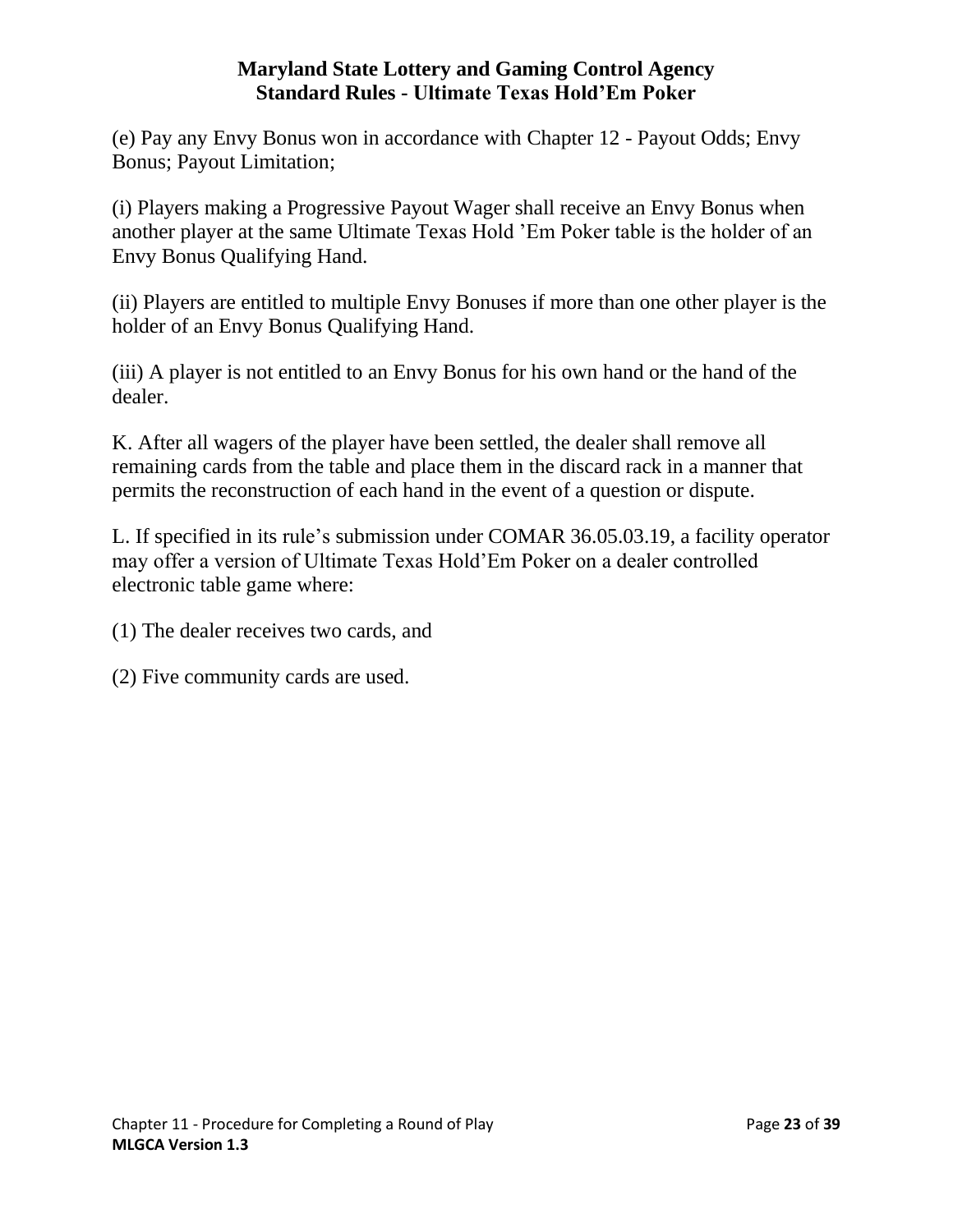# **Chapter 12 - Payout Odds; Envy Bonus; Payout Limitation.**

A. A facility operator shall pay each winning Ante Wager and Play Wager at odds of 1 to 1.

B. A facility operator shall pay the player's winning Blind Wager in accordance with the odds in one of the following paytables selected by the facility operator in its Rules Submission:

(1) Paytable A:

- (a) For a Royal Flush the payout is 500 to 1;
- (b) For a Straight Flush the payout is 50 to 1;
- (c) For Four-of-a-kind the payout is 10 to 1;
- (d) For a Full house the payout is 3 to 1;
- (e) For a Flush the payout is 3 to 2;
- (f) For a Straight the payout is 1 to 1; or
- (g) For less than a Straight the payout is a push;
- (2) Paytable B:
- (a) For a Royal Flush the payout is 500 to 1;
- (b) For a Straight Flush the payout is 50 to 1;
- (c) For Four-of-a-kind the payout is 10 to 1;
- (d) For a Full house the payout shall be 3 to 1
- (e) For a Flush the payout is 3 to 2; or
- (f) For less than a Straight the payout is a push.

C. A player placing a Trips Wager shall be paid at the odds in one of the following paytables, selected by the facility operator in its Rules Submission: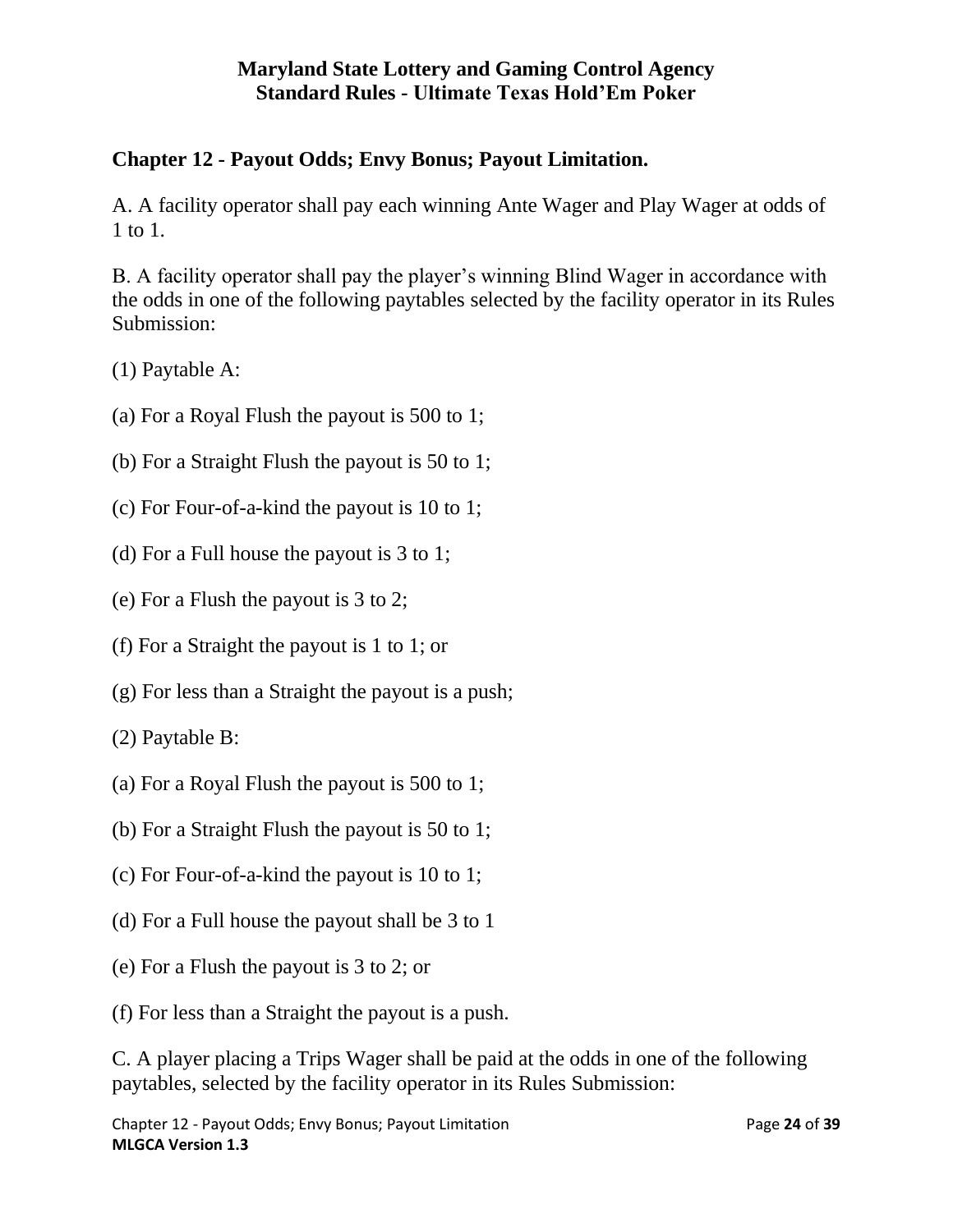- (1) Paytable A:
- (a) For a Royal Flush the payout is 50 to 1;
- (b) For a Straight Flush the payout is 40 to 1;
- (c) For Four-of-a-kind the payout is 30 to 1;
- (d) For a Full house the payout is 9 to 1;
- (e) For a Flush the payout is 7 to1;
- (f) For a Straight the payout is 4 to 1; or
- (g) For Three-of-a-kind the payout is 3 to 1;

(2) Paytable B:

- (a) For a Royal Flush the payout is 50 to 1;
- (b) For a Straight Flush the payout is 40 to 1;
- (c) For Four-of-a-kind the payout is 30 to 1;
- (d) For a Full house the payout is 8 to 1;
- (e) For a Flush the payout is 6 to 1;
- (f) For a Straight the payout is 5 to 1; or
- (g) For Three-of-a-kind the payout is 3 to 1;
- (3) Paytable C:
- (a) For a Royal Flush the payout is 50 to 1;
- (b) For a Straight Flush the payout is 40 to 1;
- (c) For Four-of-a-kind the payout is 30 to 1;
- (d) For a Full house the payout is 8 to 1;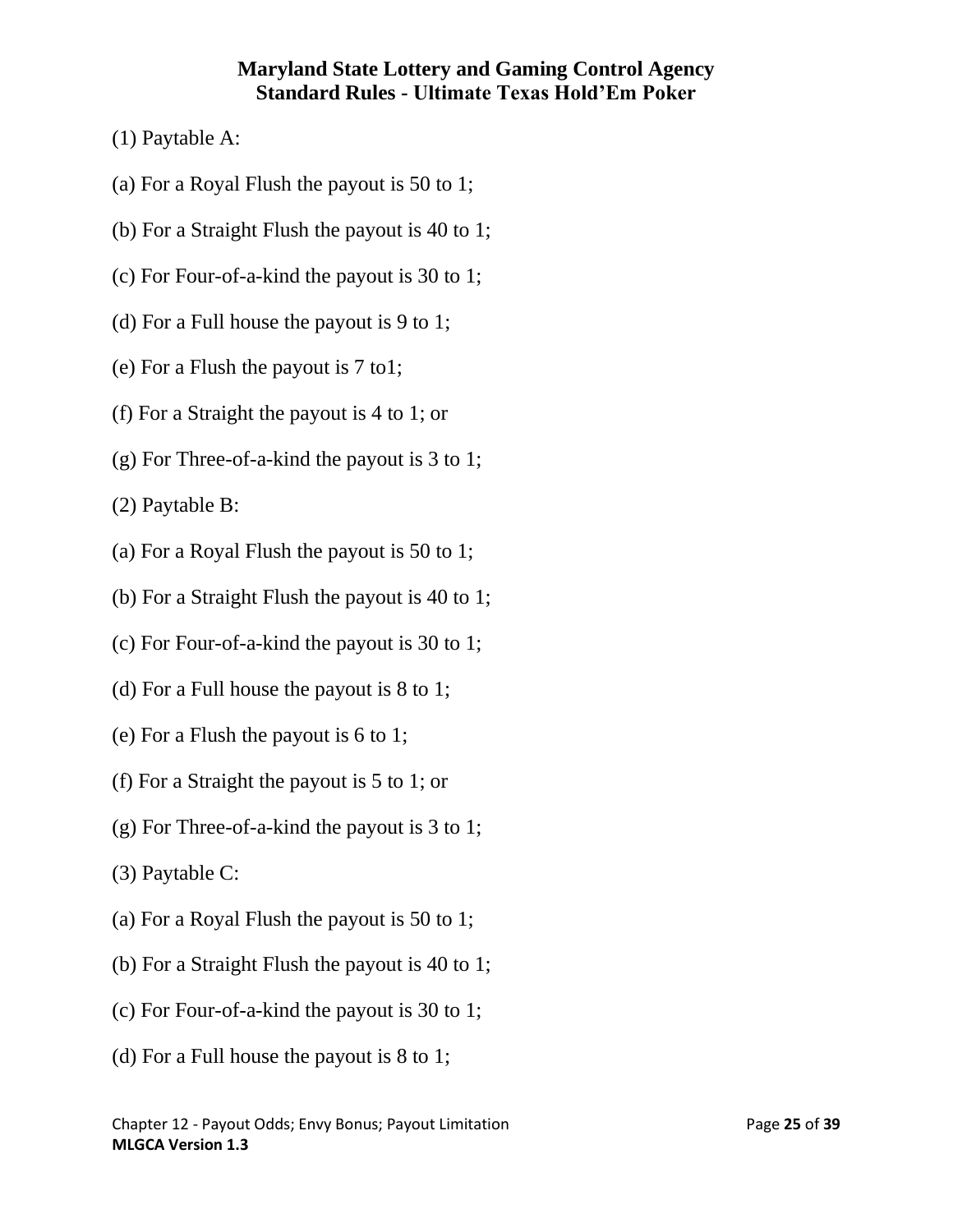- (e) For a Flush the payout is 7 to 1;
- (f) For a Straight the payout is 4 to 1; or
- (g) For Three-of-a-kind the payout is 3 to 1;
- (4) Paytable D:
- (a) For a Royal Flush the payout is 50 to 1;
- (b) For a Straight Flush the payout is 40 to 1;
- (c) For Four-of-a-kind the payout is 20 to 1;
- (d) For a Full house the payout is 7 to 1;
- (e) For a Flush the payout is 6 to 1;
- (f) For a Straight the payout is 5 to 1; or
- (g) For Three-of-a-kind the payout is 3 to 1;
- (5) Paytable E:
- (a) For a Royal Flush the payout is 50 to 1;
- (b) For a Straight Flush the payout is 40 to 1;
- (c) For Four-of-a-kind the payout is 30 to 1;
- (d) For a Full house the payout is 7 to 1;
- (e) For a Flush the payout is 6 to 1;
- (f) For a Straight the payout is 5 to 1; or
- (g) For Three-of-a-kind the payout is 3 to 1.
- D. If a facility operator offers the Progressive Payout Wager:

(1) A player placing a Progressive Payout Wager shall be paid at the odds in one of the following paytables selected by the facility operator in it Rules Submission: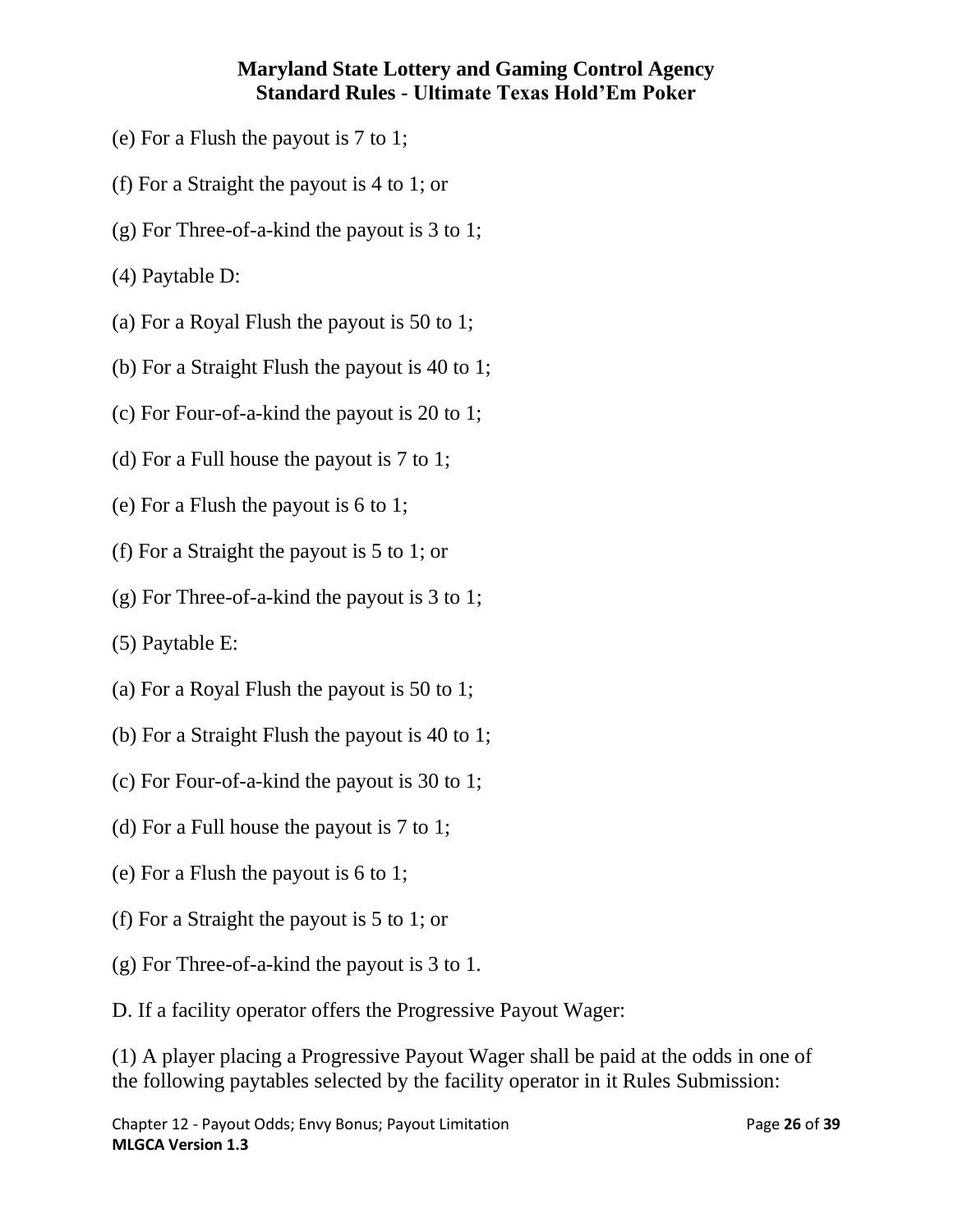- (a) Paytable A:
- (i) For a Royal Flush the payout is 100 percent of meter;
- (ii) For a Straight Flush the payout is 10 percent of meter;
- (iii) For Four-of-a-kind the payout is 300 to 1;
- (iv) For a Full house the payout is 50 to 1;
- (v) For a Flush the payout is 40 to 1;
- (vi) For a Straight the payout is 30 to 1; or
- (vii) For Three-of-a-kind the payout is 9 to 1;

(b) Paytable B:

- (i) For Royal Flush the payout is 100 percent of Major Progressive;
- (ii) For Straight Flush the payout is 100 percent of Minor Progressive;
- (iii) For Four-of-a-kind the payout is 300 for 1;
- (iv) For a Full House the payout is 50 for 1;
- (v) For Flush the payout is 40 for 1;
- (vi) For Straight the payout is 30 for 1; or
- (vii) For Three-of-a-kind the payout is 9 for 1;
- (c) Paytable C:
- (i) For Royal Flush the payout is 100 percent of Mega Progressive;
- (ii) For Straight Flush the payout is 100 percent of Major Progressive;
- (iii) For Four-of-a-kind the payout is 100 percent of Minor Progressive;
- (iv) For a Full House the payout is 50 for 1;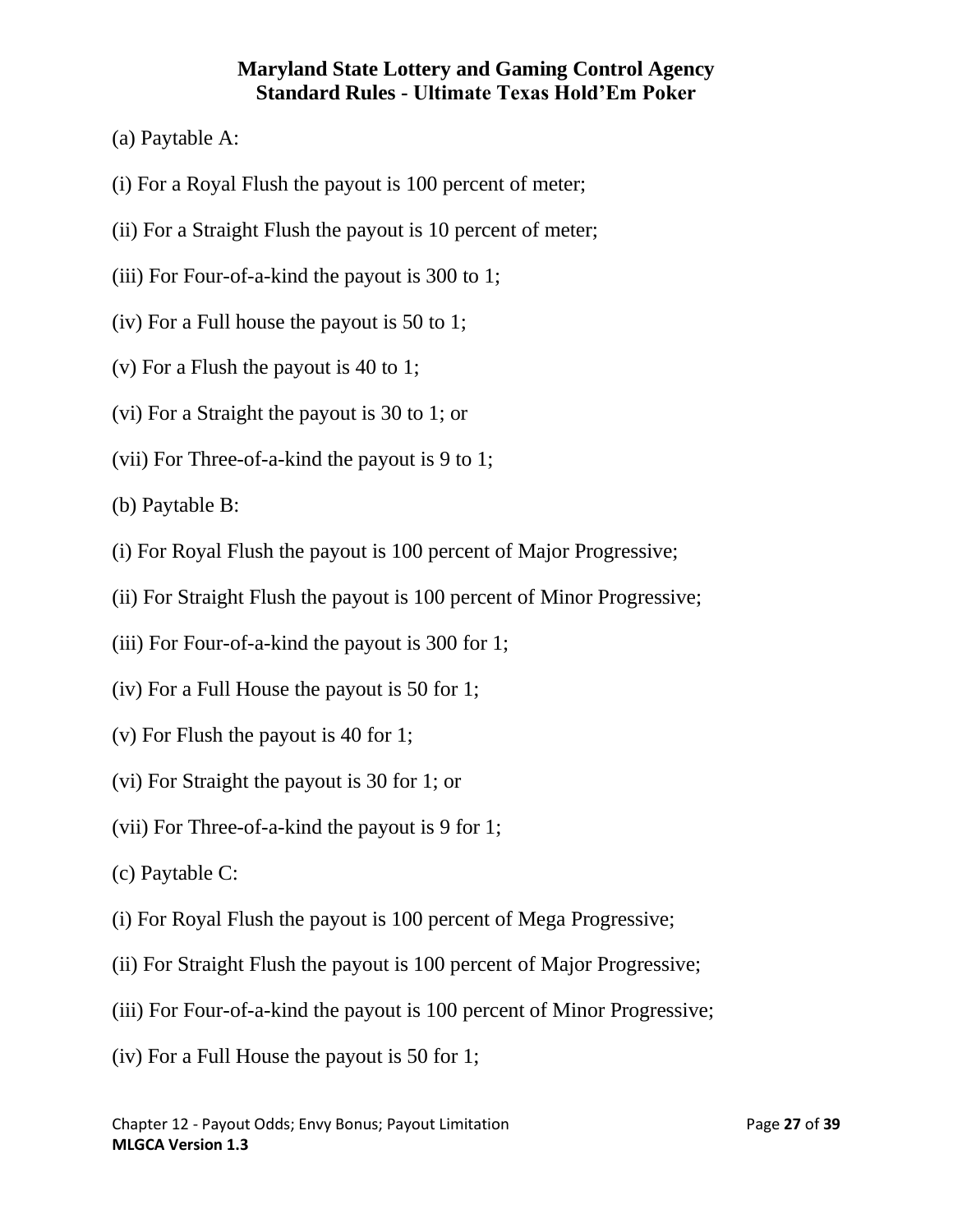- (v) For Flush the payout is 40 for 1;
- (vi) For Straight the payout is 30 for 1; or
- (vii) For Three-of-a-kind the payout is 10 for 1;
- (d) Paytable D:
- (i) For Royal Flush the payout is 100 percent of Mega Progressive;
- (ii) For Straight Flush the payout is 100 percent of Major Progressive;
- (iii) For Four-of-a-kind the payout is 100 percent of Minor Progressive;
- (iv) For a Full House the payout is 50 for 1;
- (v) For Flush the payout is 40 for 1;
- (vi) For Straight the payout is 30 for 1; or
- (vii) For Three-of-a-kind the payout is 9 for 1.
- (2) A player shall receive the payout for only the highest ranking five-card Poker hand formed;
- (3) The facility operator's Rules Submission shall include the:
- (a) Rate of progression for the meter used for the progressive payout in  $$D(1)$  of this chapter; and
- (b) Initial and reset amount, which shall be at least:
- (i) \$10,000 for Paytable A;
- (ii) Paytable B:
- (1) \$1,000 for Major Progressive; and
- (2) \$250 for Minor Progressive;
- (iii) Paytable C: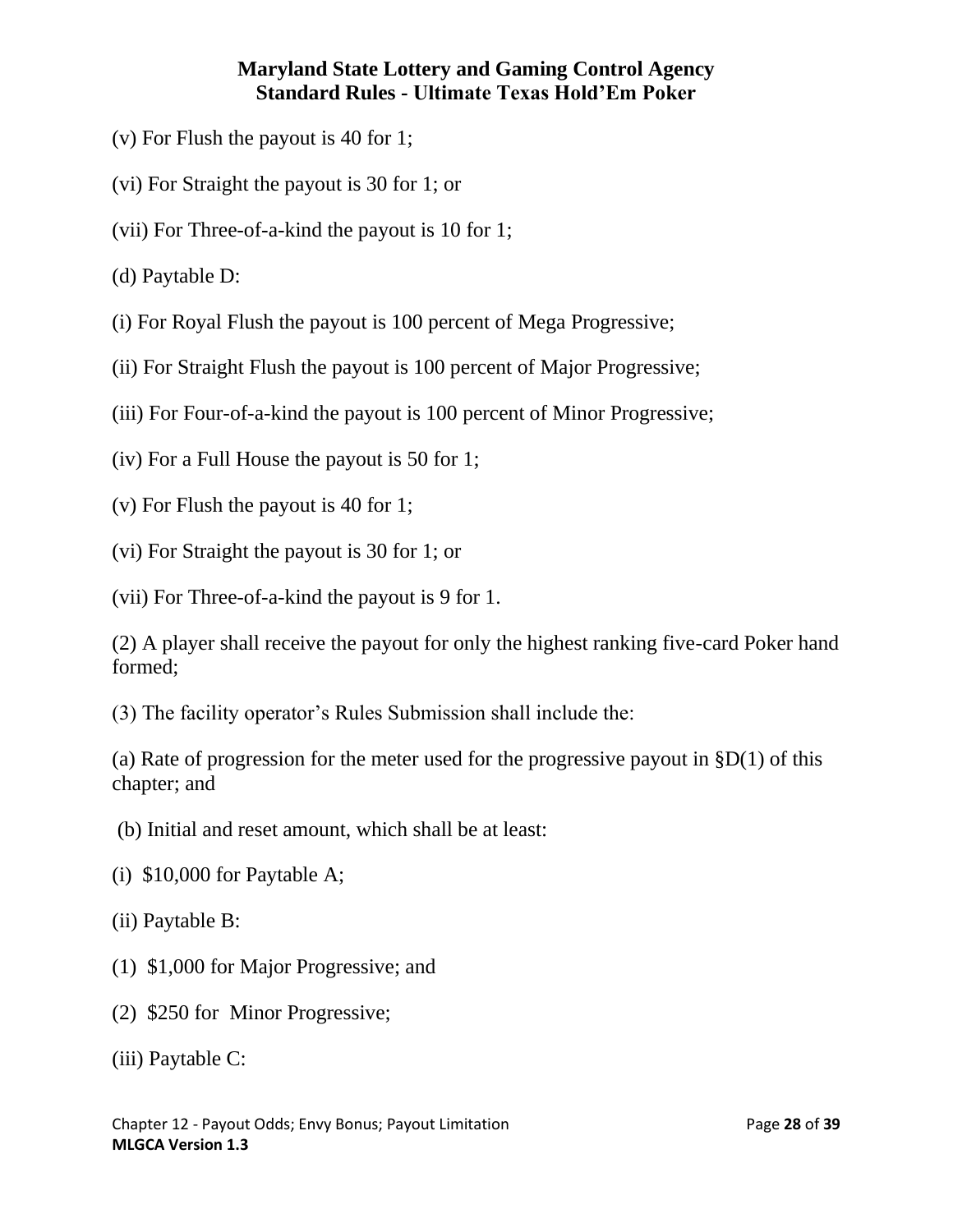- (1) \$10,000 for Mega Progressive;
- (2) \$1,000 for Major Progressive; and
- (3) \$250 for Minor Progressive;
- (iv) Paytable D:
- (1) \$10,000 for Mega Progressive;
- (2) \$1,000 for Major Progressive; and
- (3) \$250 for Minor Progressive.

(4) Winning Progressive Payout Hands shall be paid in accordance with the amount on the meter when it is the player's turn to be paid in accordance with Chapter 11 - Procedure for Completing a Round of Play; and

(5) Envy Bonus payouts shall be:

(a) Based upon the amount of the Progressive Payout Wager placed by the player receiving the Envy Bonus; and

(b) Made according to one of the payouts for Envy Bonus Qualifying Hands that was designated by the facility operator in its Rules Submission.

(6) An Envy Bonus payout for \$1 Progressive Payout Wager shall be paid according to:

- (a) Paytable A Envy Bonus:
- (i) For a Royal flush the payout is \$1,000; and
- (ii) For a Straight flush the payout shall be \$300;
- (b) Paytable B Envy Bonus:
- (i) For Royal Flush the payout is \$1,000; and
- (ii) For Straight Flush the payout is \$300; or
- (c) Paytable C Envy Bonus:

Chapter 12 - Payout Odds; Envy Bonus; Payout Limitation Page **29** of **39 MLGCA Version 1.3**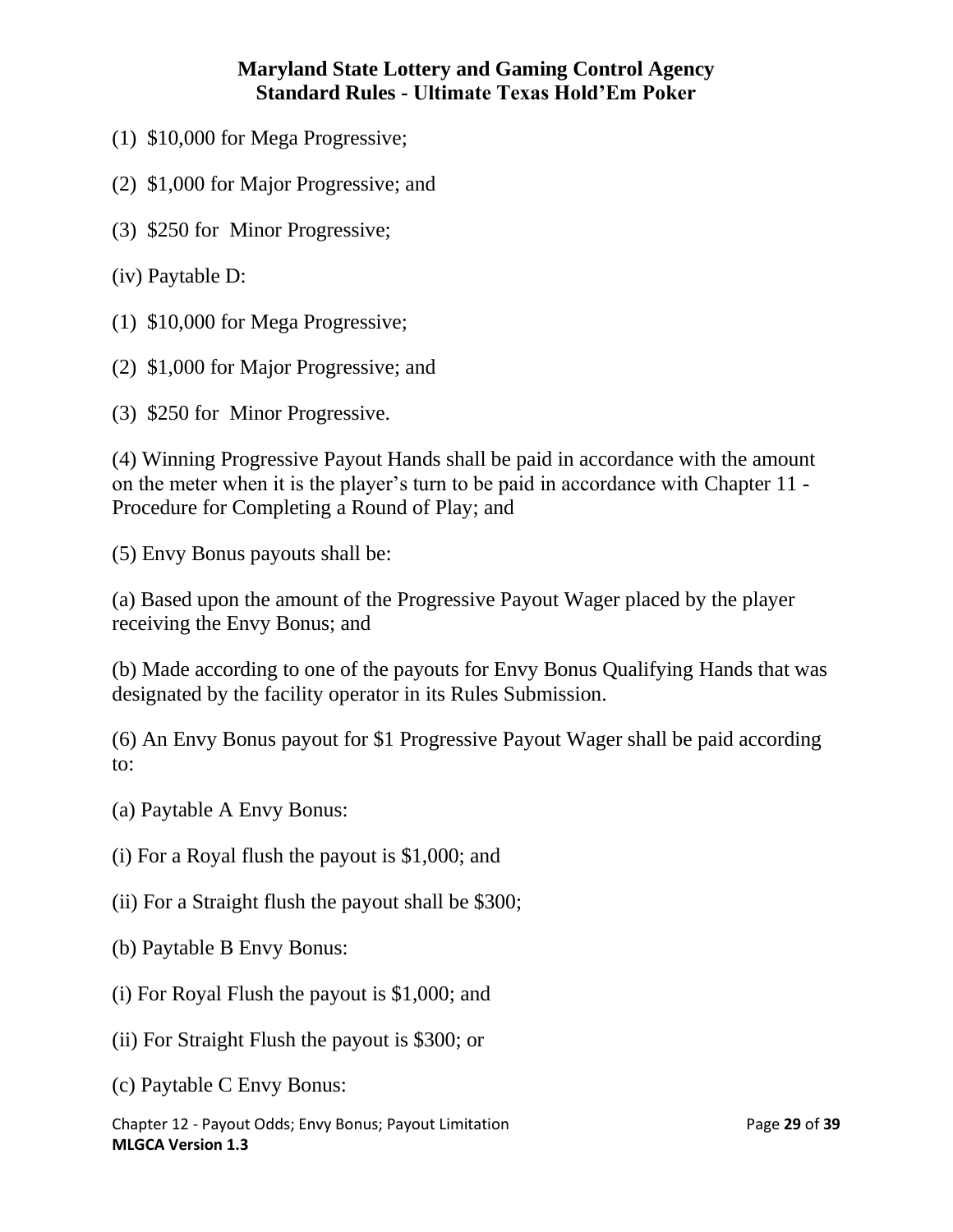- (i) For Royal Flush the payout is \$1,000; and
- (ii) For Straight Flush the payout is \$300; or
- (d) Paytable D Envy Bonus:
- (i) For Royal Flush the payout is \$1,000; and
- (ii) For Straight Flush the payout is \$300.

(7) An Envy Bonus payout for \$5 Progressive Payout Wager shall be paid according to:

- (a) Paytable A Envy Bonus:
- (i) For a Royal flush the payout is \$5,000; and
- (ii) For a Straight flush the payout is \$1,500;
- (b) Paytable B Envy Bonus:
- (i) For Royal Flush the payout is \$5,000; and
- (ii) For Straight Flush the payout is \$1,500;
- (c) Paytable C Envy Bonus:
- (i) For Royal Flush the payout is \$5,000; and
- (ii) For Straight Flush the payout is \$1,500; or
- (d) Paytable D Envy Bonus:
- (i) For Royal Flush the payout is \$5,000; and
- (ii) For Straight Flush the payout is \$1,500.

E. If a facility operator offers the Six Card Bonus Wager, the facility operator shall pay out winning Six Card Bonus Wagers at the amounts in the following paytables as selected by the facility operator in its Rules Submission:

(1) Paytable A:

Chapter 12 - Payout Odds; Envy Bonus; Payout Limitation Page **30** of **39 MLGCA Version 1.3**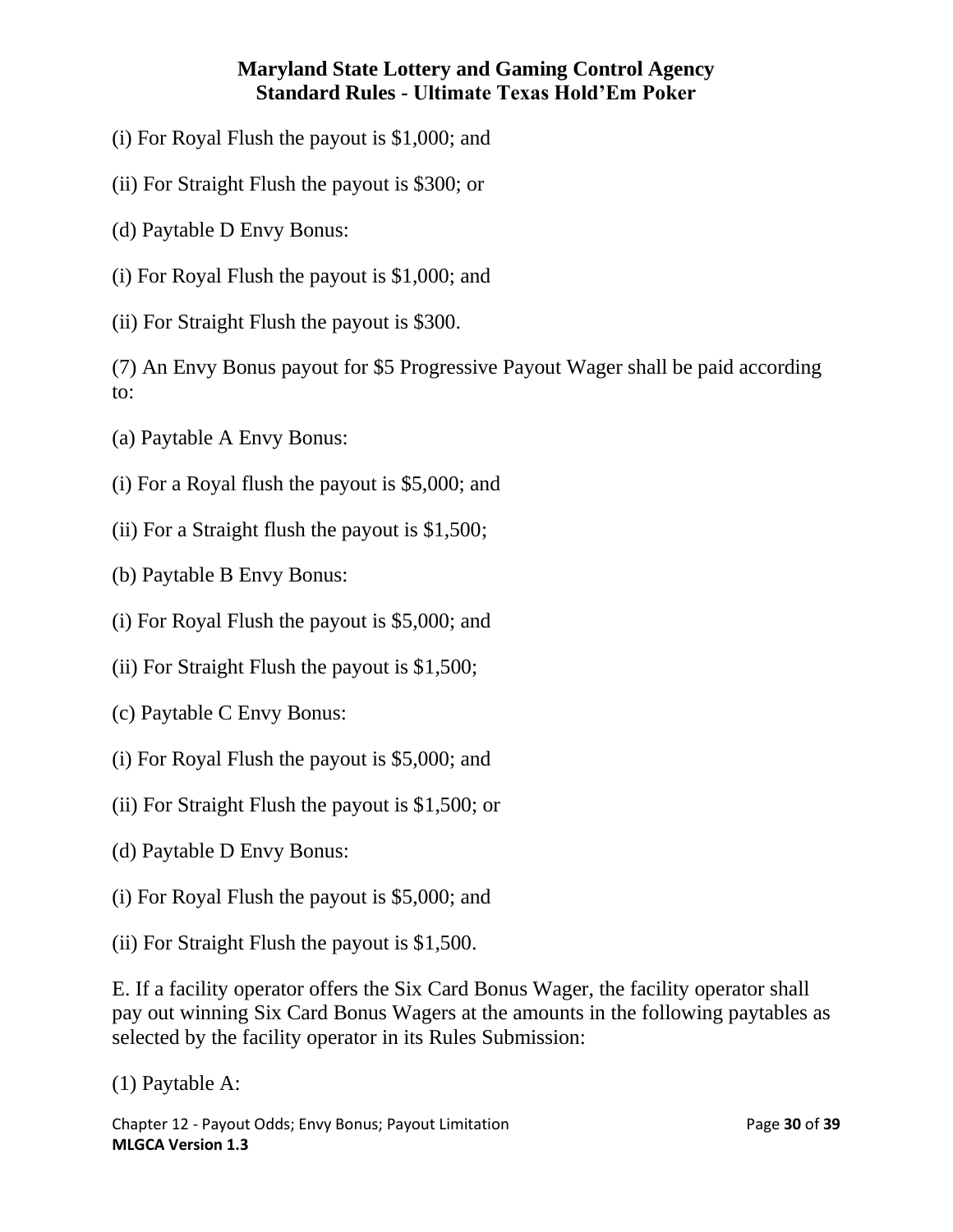- (a) For a Super royal of diamonds the payout is \$1,000,000;
- (b) For a Super royal of hearts, spades, or clubs the payout is \$100,000;
- (c) For a Royal flush the payout is 1,000 to 1;
- (d) For a Straight flush the payout is 200 to 1;
- (e) For a Four-of-a-kind the payout is 50 to 1;
- (f) For a Full house the payout is 20 to 1;
- (g) For a Flush the payout is 15 to 1;
- (h) For a Straight the payout is 10 to 1; or
- (i) For a Three-of-a-kind the payout is 5 to 1;
- (2) Paytable B:
- (a) For a Super Royal of diamonds, hearts, spades or clubs the payout is \$100,000;
- (b) For a Royal flush the payout is 1,000 to 1;
- (c) For a Straight flush the payout is 200 to 1;
- (d) For a Four-of-a-kind the payout is 50 to 1;
- (e) For a Full house the payout is 20 to 1;
- (f) For a Flush the payout is 15 to 1;
- (g) For a Straight the payout is 10 to 1; or
- (h) For a Three-of-a-kind the payout is 5 to 1.

F. Notwithstanding the payout odds in §§A—C of this chapter, in its Rules Submission a facility operator may establish a maximum amount that is payable to a player on a single hand.

(1) The maximum amount shall be at least \$50,000 or the maximum amount that one player could win per round when betting the minimum wager, whichever is greater.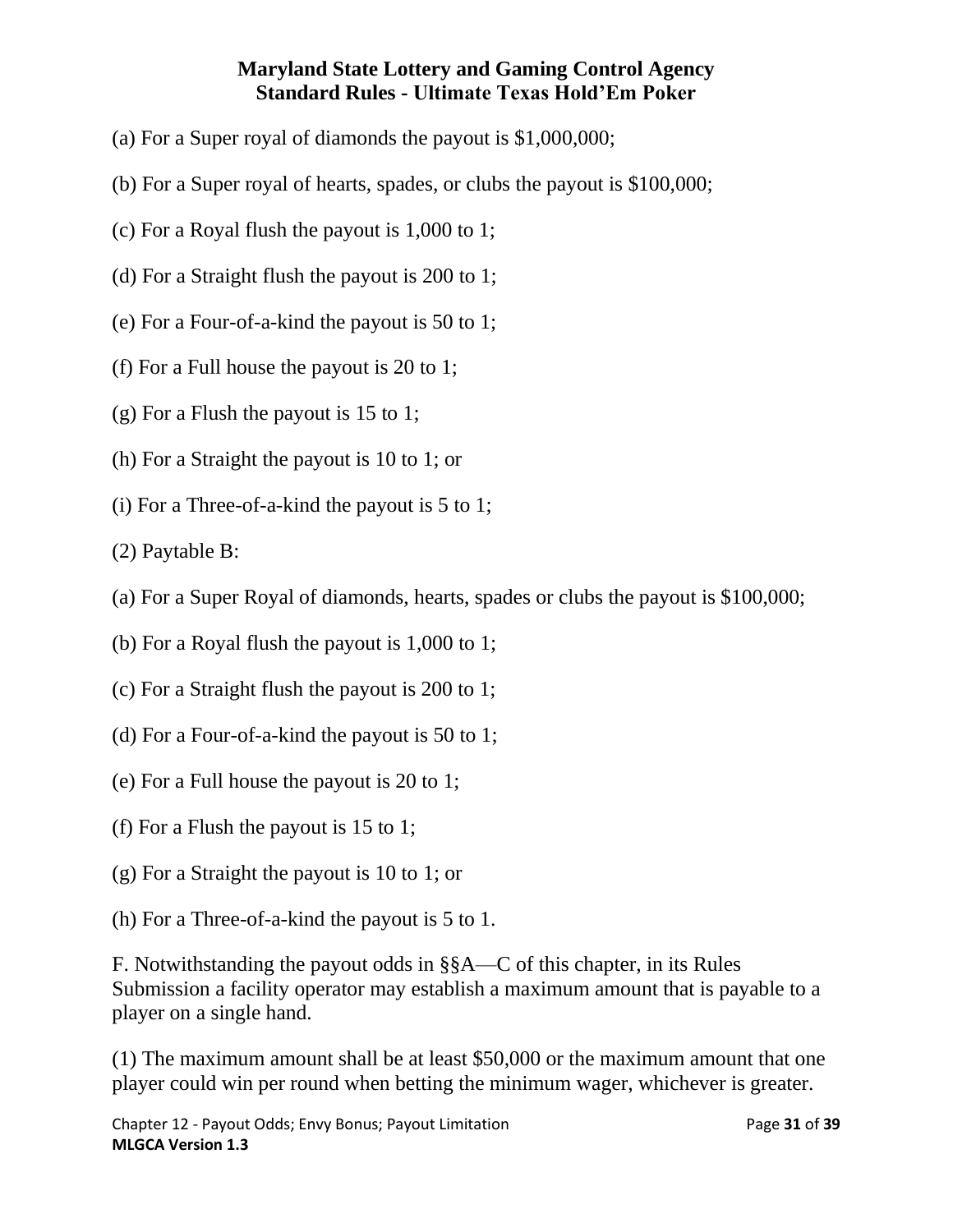(2) A maximum payout limit established by the facility operator shall apply only to payouts of Ultimate Texas Hold 'Em Poker Wagers placed under Chapter 7 - Wagers, but does not apply to payouts for Progressive Payout Wagers or Six Card Bonus Wagers placed under Chapter 7 - Wagers.

E. If a facility operator offers the Ultimate Pairs Wager, the facility operator shall pay out winning Ultimate Pairs Wagers at the amounts in the following paytables as selected by the facility operator in its Rules Submission:

(1) Paytable A:

- (a) For a Pair of Aces the payout is 30 to 1;
- (b) For an Ace and a King of the same suit the payout is 25 to 1;
- (c) For an Ace and a Queen or Jack of the same suit the payout is 20 to 1;
- (d) For an Ace and a King of different suits the payout is 15 to 1;
- (e) For a Pair of Jacks, Queens, or Kings the payout is 10 to 1;
- (f) For an Ace and a Queen or Jack of different suits the payout is 5 to 1;
- (g) For a Pair of tens or less the payout is 3 to 1;
- (2) Paytable B:
- (a) For a Pair of Player Aces and Dealer Aces the payout is 1,000 to 1;
- (b) For a Pair of Aces the payout is 30 to 1;
- (c) For an Ace and a King of the same suit the payout is 25 to 1;
- (d) For an Ace and a Queen or Jack of the same suit the payout is 20 to 1;
- (e) For an Ace and a King of different suits the payout is 15 to 1;
- (f) For a Pair of Jacks, Queens, or Kings the payout is 10 to 1;
- (g) For an Ace and a Queen or Jack of different suits the payout is 5 to 1;
- (h) For a Pair of tens or less the payout is 3 to 1;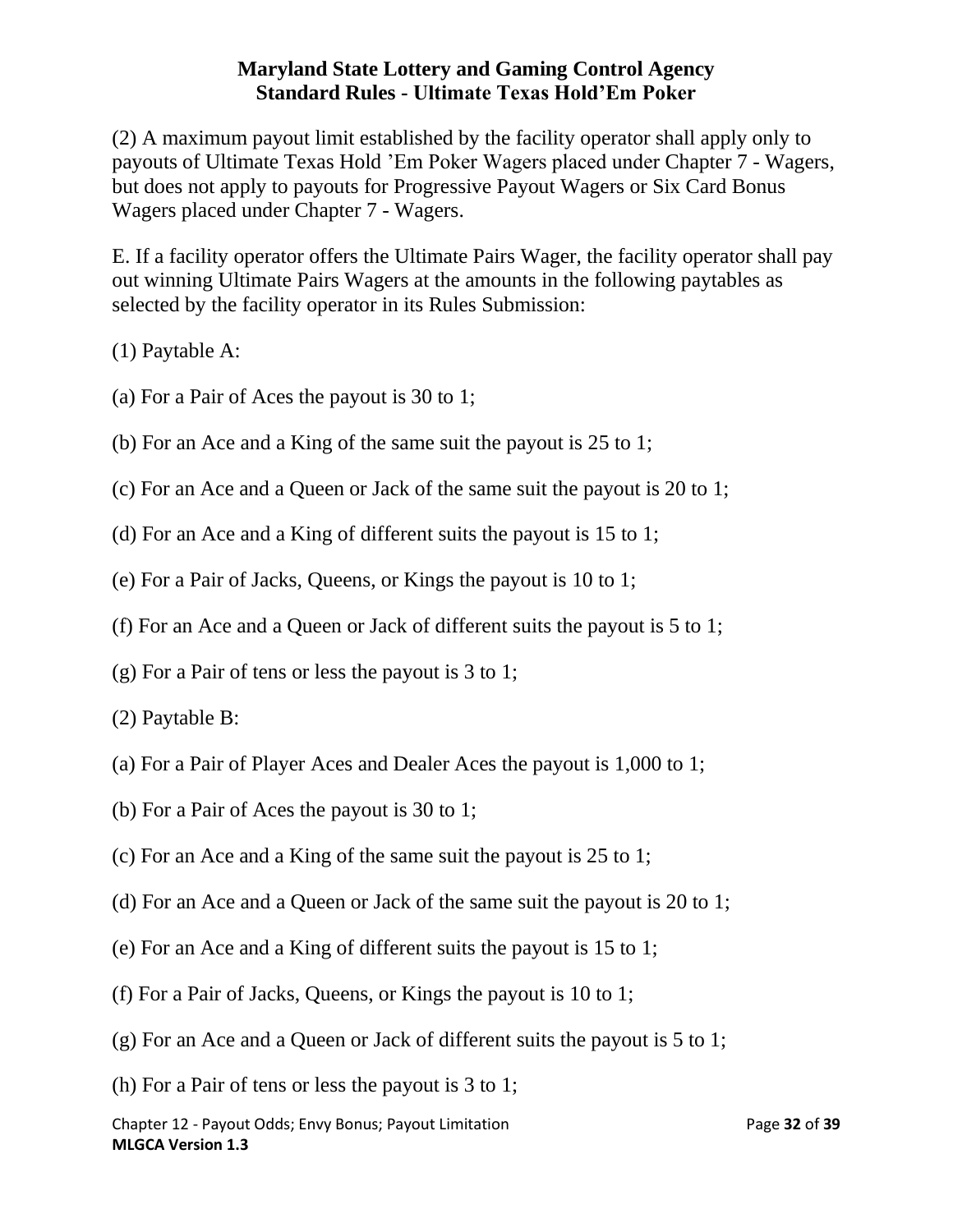- (3) Paytable C:
- (a) For a Pair of Aces the payout is 30 to 1;
- (b) For an Ace and a King of the same suit the payout is 20 to 1;
- (c) For an Ace and a Queen or Jack of the same suit the payout is 20 to 1;
- (d) For an Ace and a King of different suits the payout is 10 to 1;
- (e) For a Pair of Jacks, Queens, or Kings the payout is 5 to 1;
- (f) For an Ace and a Queen or Jack of different suits the payout is 10 to 1;
- (g) For a Pair of tens or less the payout is 5 to 1;
- (4) Paytable D:
- (a) For a Pair of Player Aces of Hearts and Diamonds the payout is 100 to 1;
- (b) For a Pair of Aces the payout is 30 to 1;
- (c) For an Ace and a King of the same suit the payout is 20 to 1;
- (d) For an Ace and a Queen or Jack of the same suit the payout is 20 to 1;
- (e) For an Ace and a King of different suits the payout is 10 to 1;
- (f) For a Pair of Jacks, Queens, or Kings the payout is 4 to 1;
- (g) For an Ace and a Queen or Jack of different suits the payout is 10 to 1;
- (h) For a Pair of tens or less the payout is 4 to 1;
- (5) Paytable E:
- (a) For a Pair of Player Aces of Hearts and Diamonds the payout is 50 to 1;
- (b) For a Pair of Aces the payout is 25 to 1;
- (c) For an Ace and a King of the same suit the payout is 20 to 1;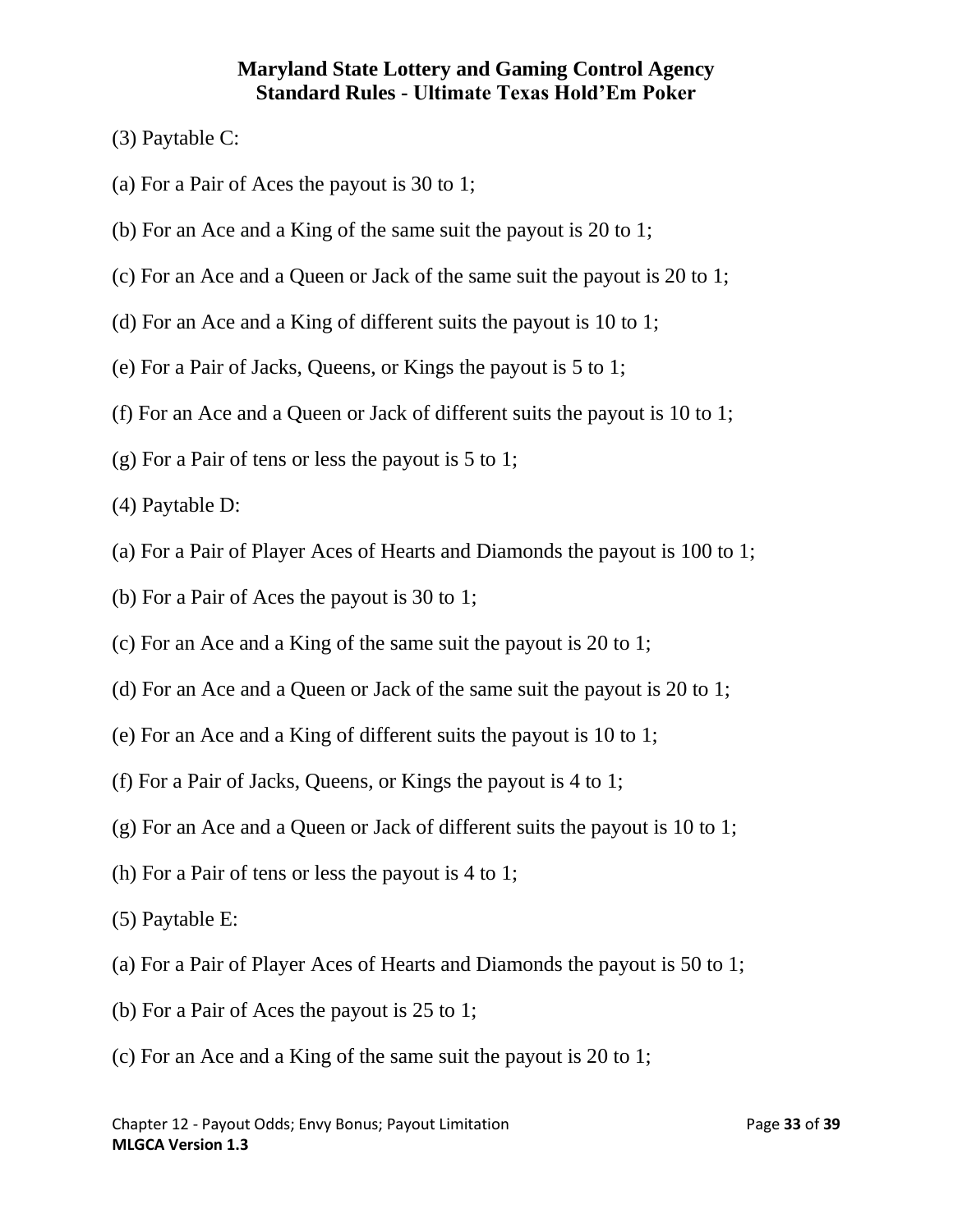- (d) For an Ace and a Queen or Jack of the same suit the payout is 20 to 1;
- (e) For an Ace and a King of different suits the payout is 10 to 1;
- (f) For a Pair of Jacks, Queens, or Kings the payout is 5 to 1;
- (g) For an Ace and a Queen or Jack of different suits the payout is 10 to 1;
- (h) For a Pair of tens or less the payout is 5 to 1;
- (6) Paytable F:
- (a) For a Pair of Aces the payout is 25 to 1;
- (b) For an Ace and a King of the same suit the payout is 20 to 1;
- (c) For an Ace and a Queen or Jack of the same suit the payout is 20 to 1;
- (d) For an Ace and a King of different suits the payout is 10 to 1;
- (e) For a Pair of Jacks, Queens, or Kings the payout is 5 to 1;
- (f) For an Ace and a Queen or Jack of different suits the payout is 10 to 1;
- (g) For a Pair of tens or less the payout is 5 to 1.

F. If a facility operator offers the Bad Beat Wager, the facility operator shall pay out winning Bad Beat Wagers at the amounts in the following paytables as selected by the facility operator in its Rules Submission:

- (1) Paytable A:
- (b) For a Straight Flush the payout is 10,000 to 1;
- (c) For Four-of-a-kind the payout is 500 to 1;
- (d) For a Full house the payout is 40 to 1;
- (e) For a Flush the payout is 25 to 1;
- (f) For a Straight the payout is 20 to 1; or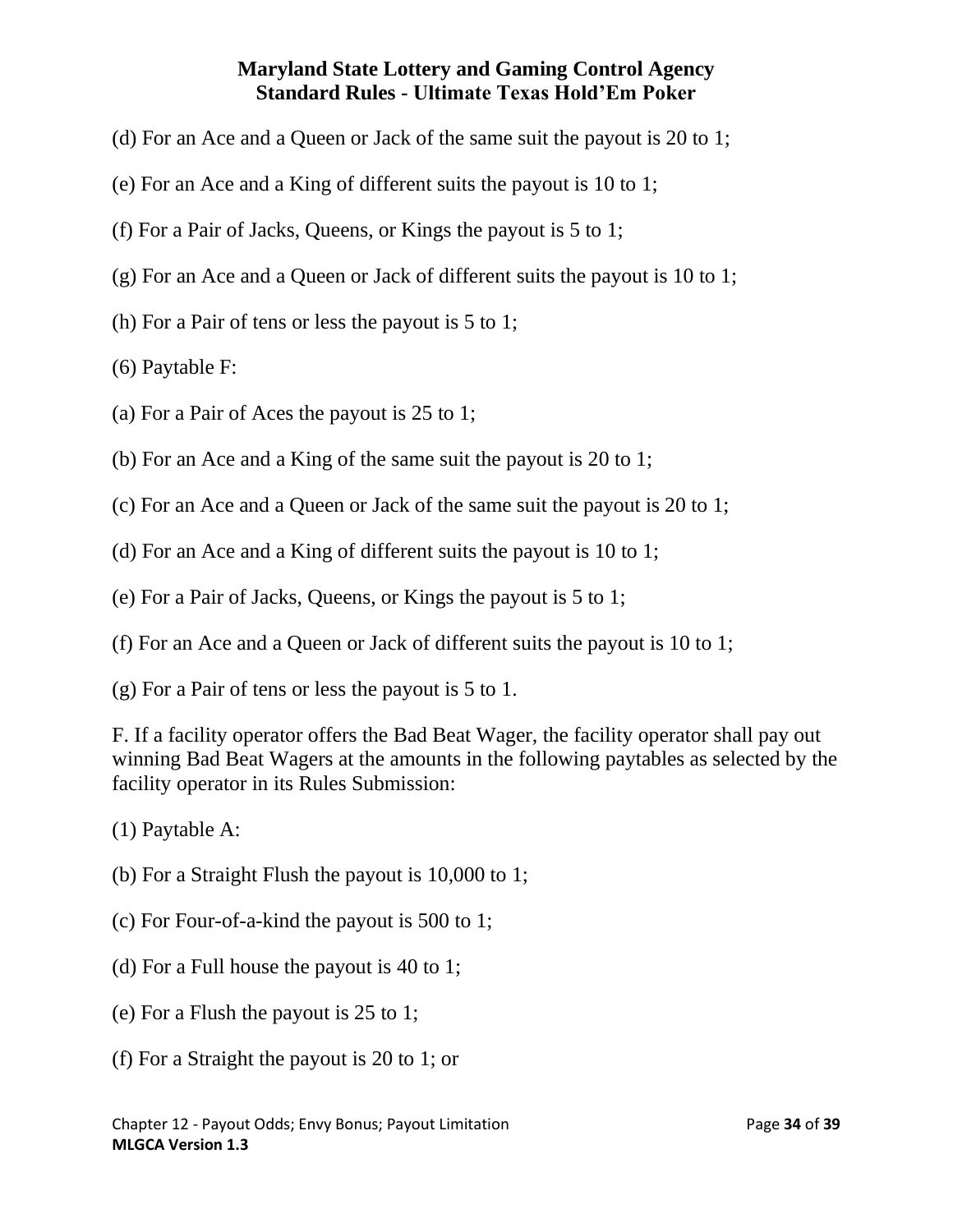- (g) For Three-of-a-kind the payout is 9 to 1;
- (2) Paytable B:
- (b) For a Straight Flush the payout is 7,500 to 1;
- (c) For Four-of-a-kind the payout is 500 to 1;
- (d) For a Full house the payout is 50 to 1;
- (e) For a Flush the payout is 30 to 1;
- (f) For a Straight the payout is 20 to 1; or
- (g) For Three-of-a-kind the payout is 9 to 1;
- (3) Paytable C:
- (b) For a Straight Flush the payout is 2,500 to 1;
- (c) For Four-of-a-kind the payout is 500 to 1;
- (d) For a Full house the payout is 50 to 1;
- (e) For a Flush the payout is 30 to 1;
- (f) For a Straight the payout is 20 to 1; or
- (g) For Three-of-a-kind the payout is 9 to 1;

G. If a facility operator offers the Play the Board Wager, the facility operator shall pay out winning Play the Board Wagers at the amounts in the following paytables as selected by the facility operator in its Rules Submission:

- (1) Paytable A:
- (a) For a Royal Flush the payout is 1,000 to 1;
- (b) For a Straight Flush the payout is 200 to 1;
- (c) For Four-of-a-kind the payout is 100 to 1;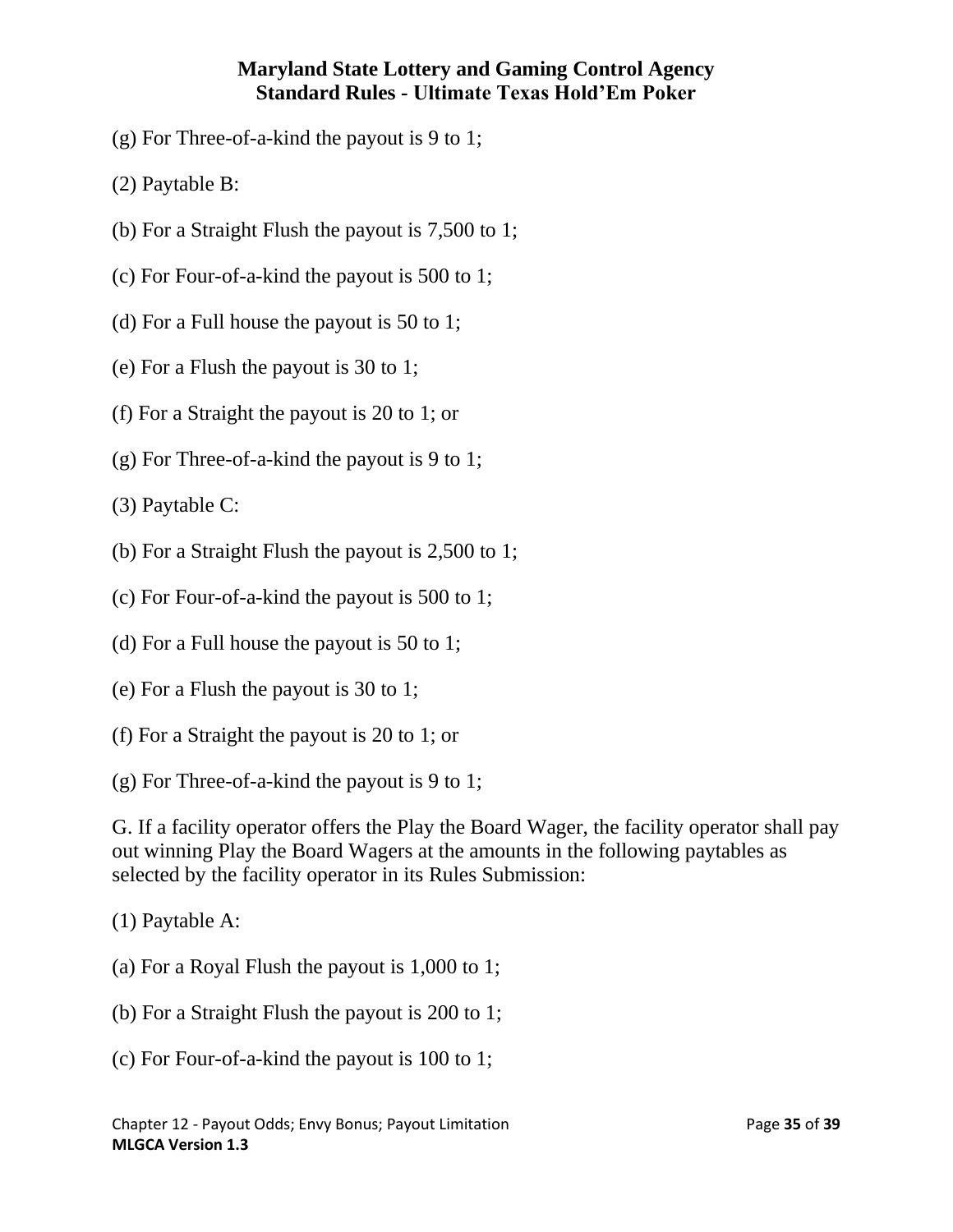- (d) For a Full house the payout is 50 to 1;
- (e) For a Flush the payout is 40 to1;
- (f) For a Straight the payout is 25 to 1; or
- (g) For Three-of-a-kind the payout is 7 to 1;
- (h) For Two pair the payout is 3 to 1;
- <span id="page-35-0"></span>(g) For a pair of tens or better the payout is 1 to 1;
- (2) Paytable B:
- (a) For a Royal Flush the payout is 1,000 to 1;
- (b) For a Straight Flush the payout is 200 to 1;
- (c) For Four-of-a-kind the payout is 100 to 1;
- (d) For a Full house the payout is 50 to 1;
- (e) For a Flush the payout is 40 to1;
- (f) For a Straight the payout is 25 to 1; or
- (g) For Three-of-a-kind the payout is 6 to 1;
- (h) For Two pair the payout is 3 to 1;
- (g) For a pair of tens or better the payout is 1 to 1;
- (3) Paytable C:
- (a) For a Royal Flush the payout is 1,000 to 1;
- (b) For a Straight Flush the payout is 200 to 1;
- (c) For Four-of-a-kind the payout is 100 to 1;
- (d) For a Full house the payout is 50 to 1;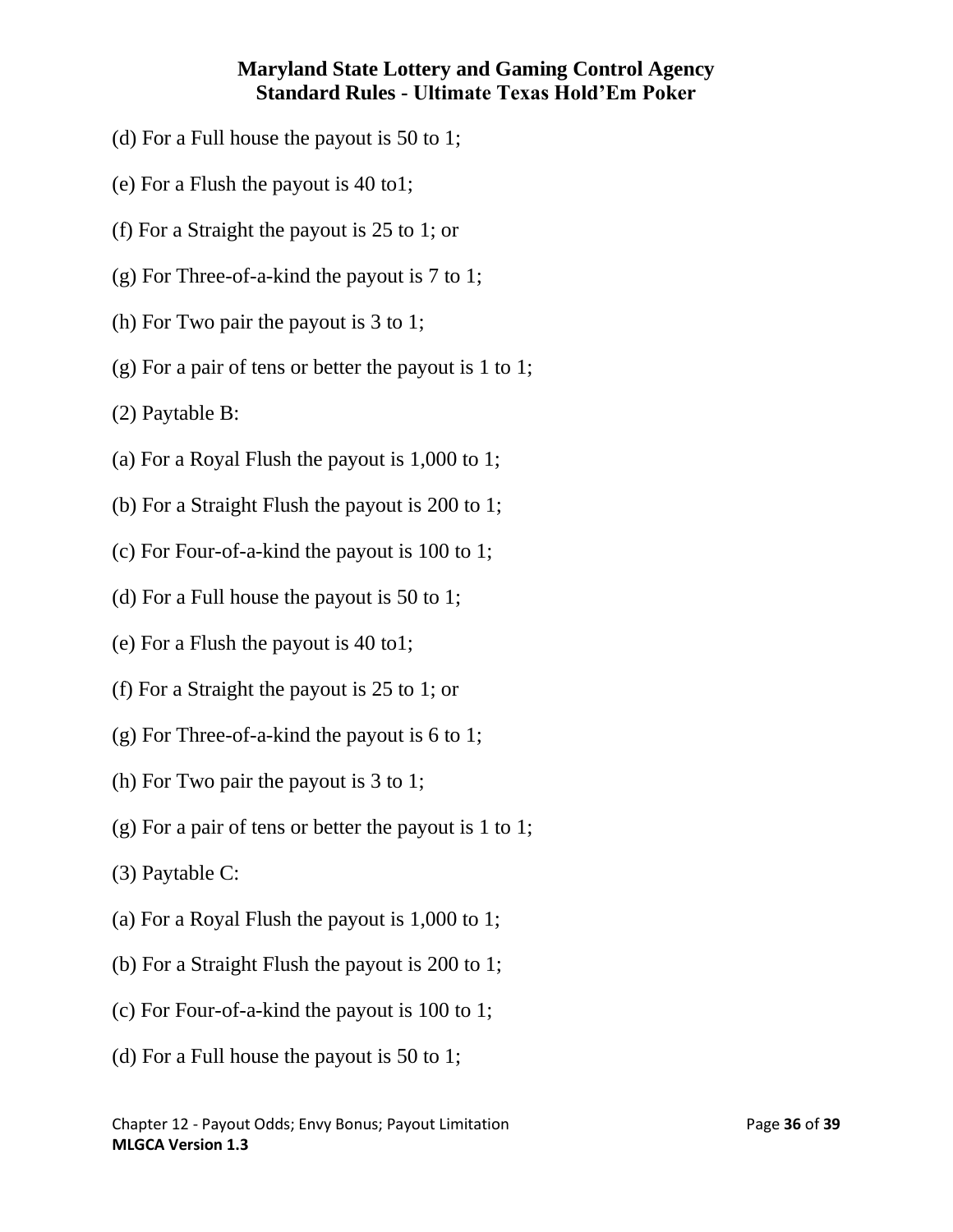- (e) For a Flush the payout is 40 to1;
- (f) For a Straight the payout is 20 to 1; or
- (g) For Three-of-a-kind the payout is 6 to 1;
- (h) For Two pair the payout is 3 to 1;
- (g) For a pair of tens or better the payout is 1 to 1.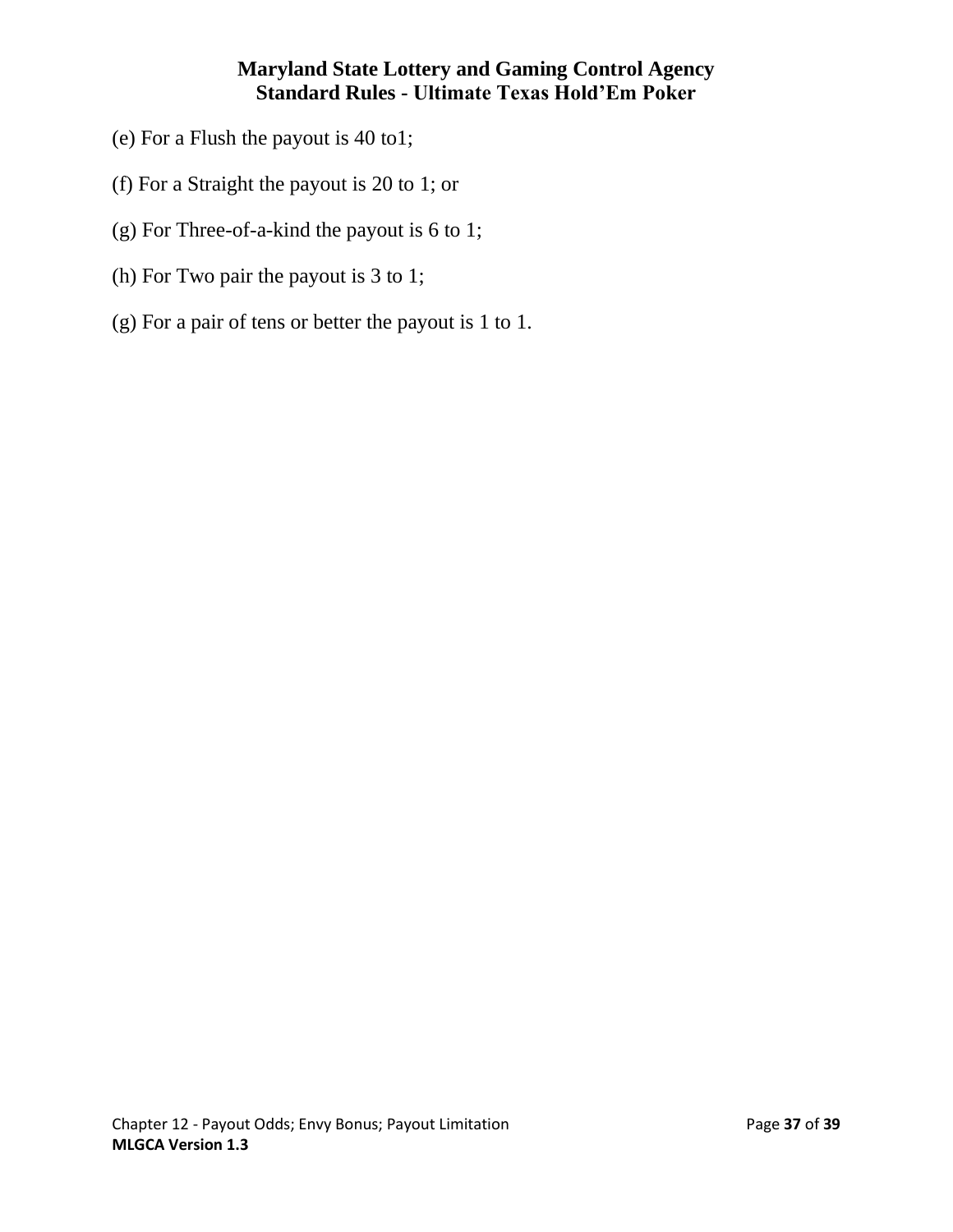### **Chapter 13 - Irregularities.**

A. A card that is found face up in the shoe or the deck while the cards are being dealt may not be used in that round of play and shall be placed in the discard rack.

B. If more than one card is found face up in the shoe or the deck during the dealing of the cards, all hands are void, and the dealer shall return all wagers to the players and reshuffle the cards.

C. Notwithstanding §§A and B of this chapter, if the cards are found face up after each player and the dealer has received their initial two cards, the community cards shall be dealt and any Trips Wager shall be settled in accordance with the payout odds in Chapter 12 - Payout Odds; Envy Bonus; Payout Limitation.

D. A card drawn in error without its face being exposed shall be used as though it were the next card from the shoe or the deck.

E. If any player, the dealer, or the area designated for the placement of the community cards is dealt an incorrect number of cards, all hands are void, and the dealer shall return all wagers to the players and reshuffle the cards.

F. If either of the dealer's cards is inadvertently exposed before each player has folded or placed a Play Wager as described in Chapter 11 - Procedure for Completing a Round of Play, all hands are void, and the dealer shall return all Ante, Blind, and Play Wagers to the players and reshuffle the cards.

G. Notwithstanding §F of this chapter, if a player has placed a Trips Wager, the dealer shall deal the community cards and settle each Trips Wager in accordance with the payout odds in Chapter 12 - Payout Odds; Envy Bonus; Payout Limitation.

H. If an automated card shuffling device is being used and the device jams, stops shuffling during a shuffle, or fails to complete a shuffle cycle, the dealer shall:

(1) Reshuffle the cards;

(2) Return all wagers to the players; and

(3) Remove any cards from the device and reshuffle them with any cards already dealt.